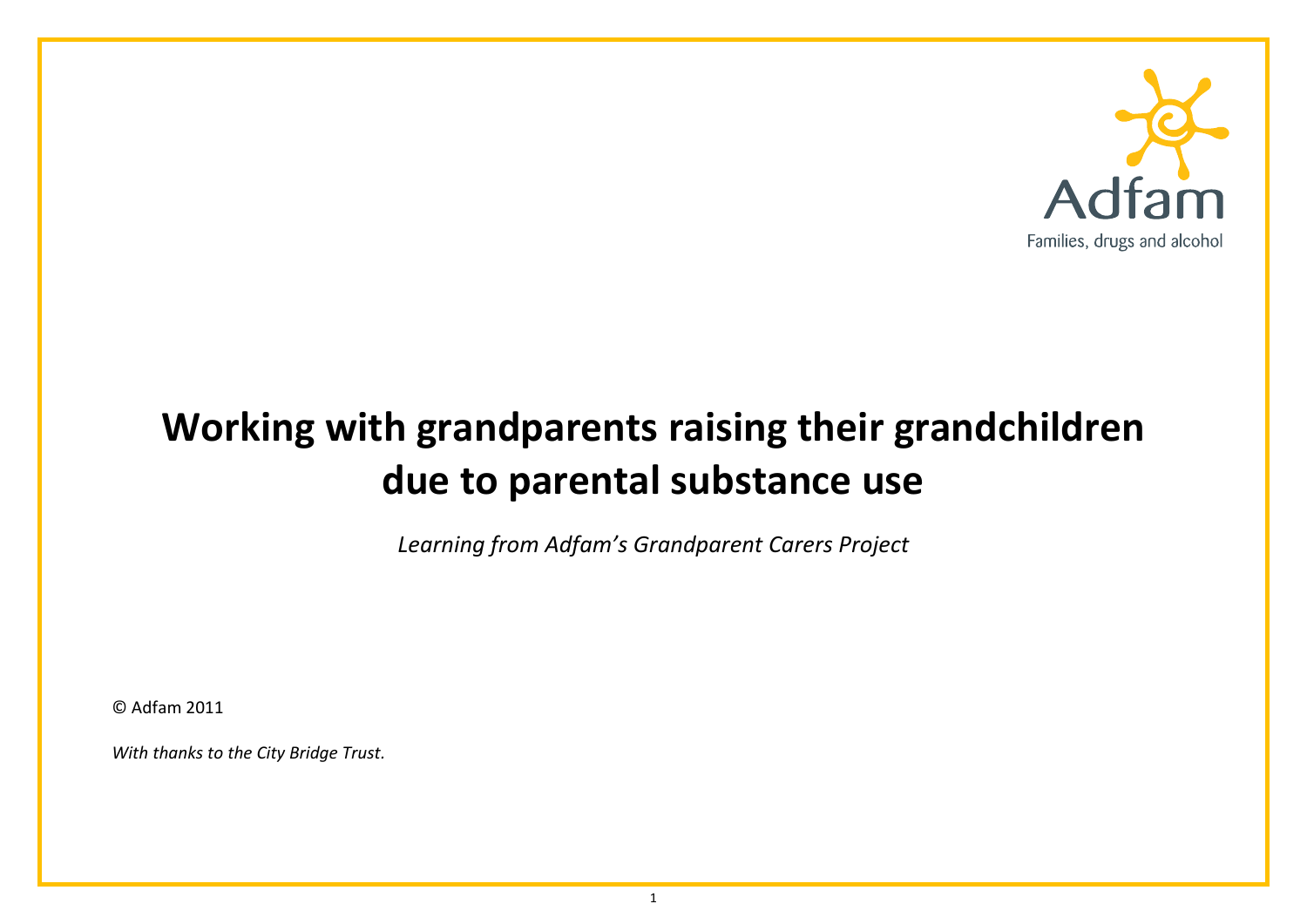# **Contents**

|    | The barriers and challenges faced by grandparents: |  |
|----|----------------------------------------------------|--|
| 1. |                                                    |  |
| 2. |                                                    |  |
| 3. |                                                    |  |
|    |                                                    |  |
|    |                                                    |  |
|    |                                                    |  |
|    |                                                    |  |
|    |                                                    |  |
|    |                                                    |  |
|    |                                                    |  |
|    |                                                    |  |
|    |                                                    |  |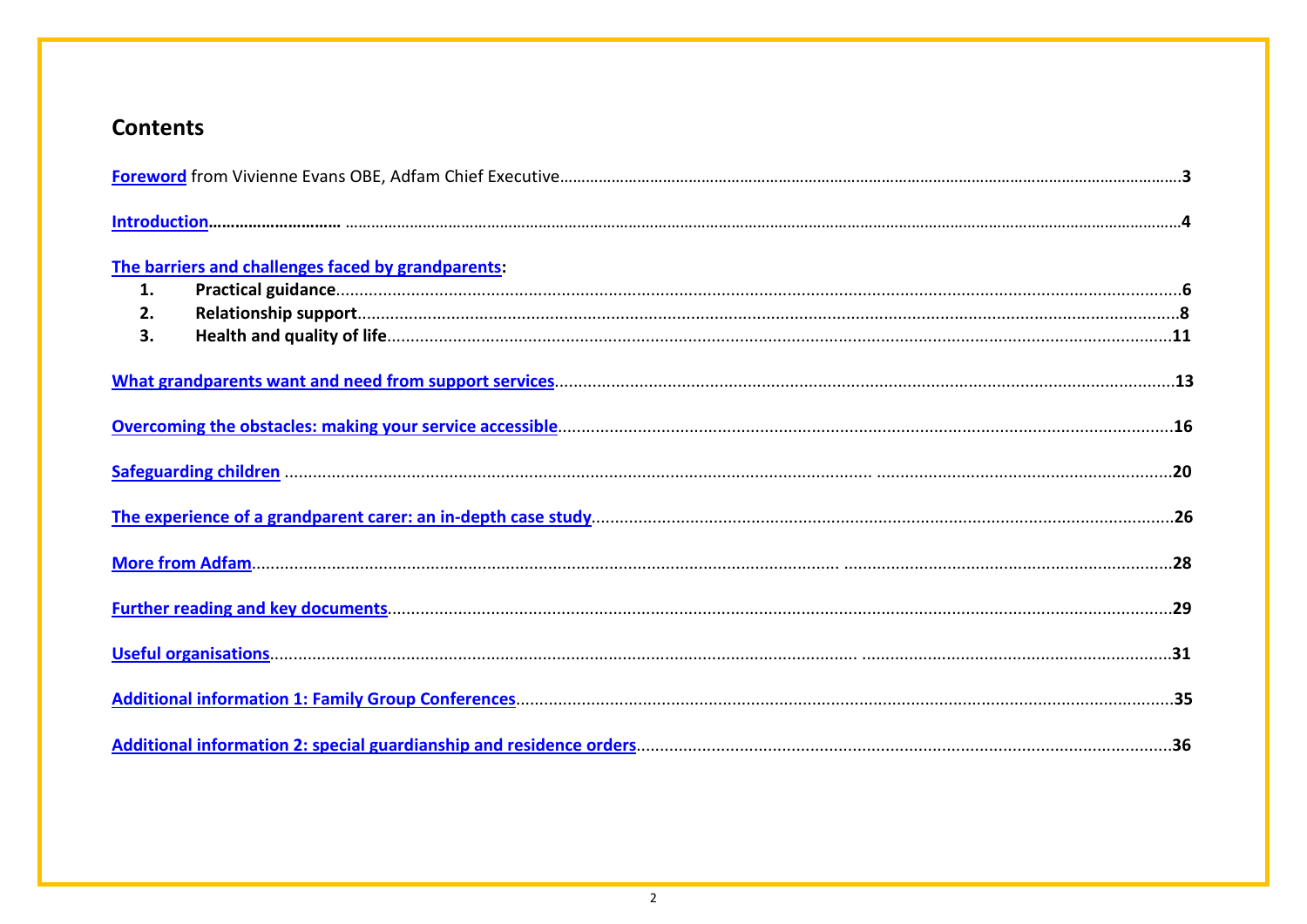# <span id="page-2-0"></span>**Foreword**

Adfam is committed to supporting all families, and this means all the different individuals and relationships within them too – including children, siblings, partners, friends, parents and, of course, grandparents.

Grandparent carers make a huge but little recognised contribution to reducing the harms caused by drugs and alcohol in our families and communities. The purpose of this guide is to help anyone who comes into contact with grandparents – including social workers, drug and alcohol treatment staff, doctors and family support groups – to recognise how to work with these carers and understand the issues they face on a daily basis.

Not only can families be a key source of recovery capital for people trying to overcome their addictions, but they are often the ones who step in to support children affected by parental drug and alcohol use. It is vital that those families picking up the pieces and working to improve outcomes for children are properly supported in this role: if they cannot continue to look after their grandchildren these children may well end up in the care system - with all the significant costs that this entails – where outcomes are significantly less positive.

It is not easy for people suddenly to start working with a client group they have not engaged with before. We hope that by raising awareness of the obstacles faced by grandparents in accessing support – and by drawing attention to the variety of good work already being done in this area – we can help to build a better future for grandparents raising their grandchildren.

Vinennersano

**Vivienne Evans OBE Chief Executive, Adfam**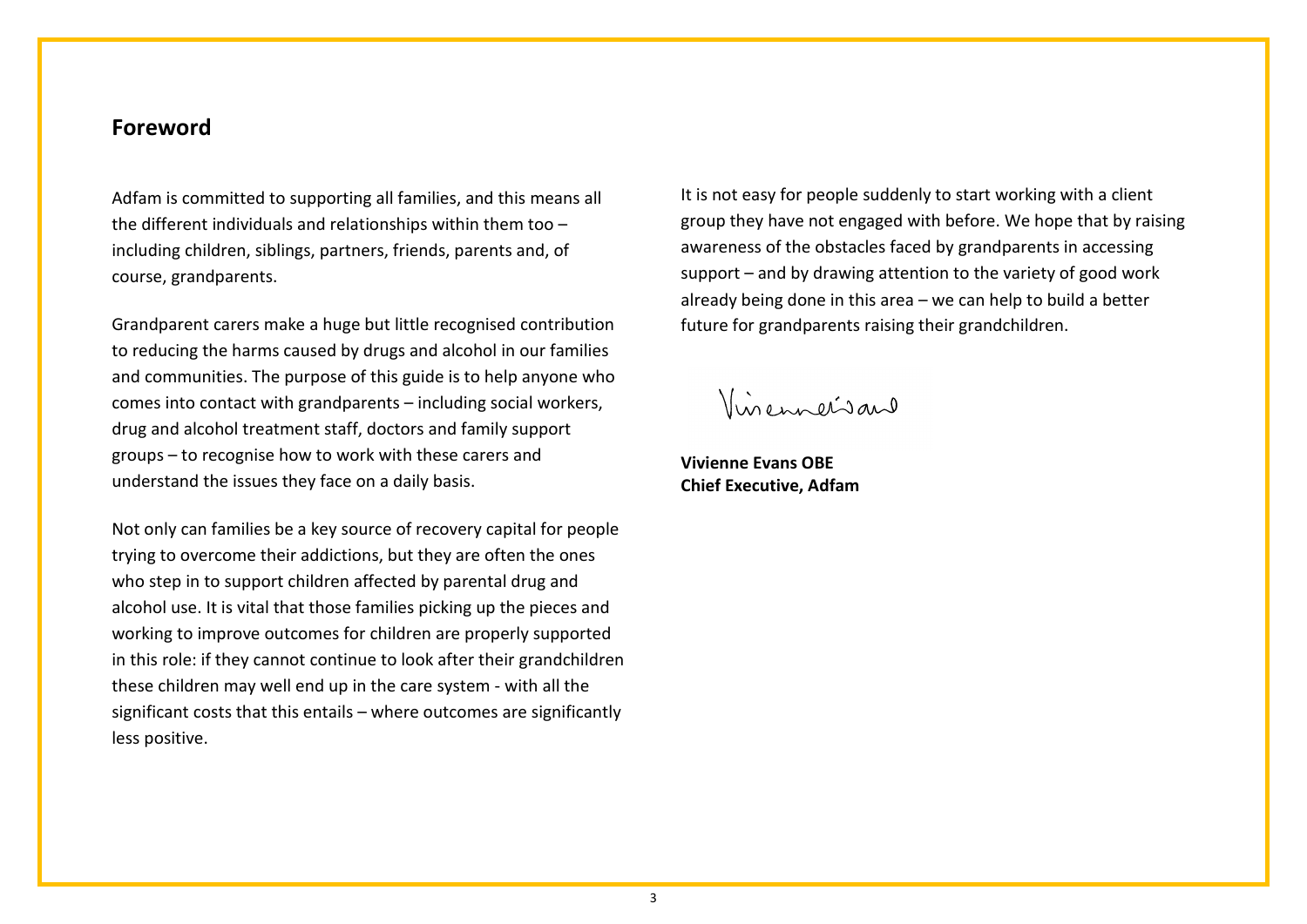# <span id="page-3-0"></span>**Introduction**

This guide offers advice and suggestions to support service providers to deliver effective services to grandparents who are carers for their grandchildren due to parental substance misuse. It draws heavily on the work of **Adfam's Grandparent Carers Project**, a programme of work funded by th[e City Bridge Trust](http://www.bridgehousegrants.org.uk/citybridgetrust/) between 2008 and 2011. Following on fro[m Mind the Gap](http://www.mentorfoundation.org/about_mentor.php?nav=3-27-34-144) (2005-2008) the project's overall aim was to develop and improve services for grandparent carers through:

- Raising awareness of the issues faced by this group;
- Developing programmes and methods of support through seminars and workshops for carers;
- Developing awareness, understanding and skills of the existing workforce who come in to contact with grandparent carers through their work.

Within this project grandparents with a range of circumstances participated in consultations and focus groups, including full time carers of grandchildren, part time or informal carers, those currently fighting for access to grandchildren, former carers whose grandchildren have returned to their parents' care, widowed grandparent carers, divorced grandparents, and couples.

# **Key figures: why is kin care important?**

- 250-350,000 children are affected by their parents' drug use, and 705,000 children are living with dependent drinkers;
- Nearly half of grandparent carers are looking after children because of parental drug/alcohol use;
- 77% of grandparent carers are involved in legal proceedings when taking on care of a child;
- 68% of carers say they did not receive the help or support they needed from social services;
- 6 in 10 grandparent carers have a disability or chronic health condition;
- The average cost of the adoption process is around £35,000;
- The cost of a child in care can be up to £56,000 per year, and if outcomes are poor then further costs are incurred by the state (e.g. welfare payments or offending behaviour);
- £1.6bn is spent on children in care each year.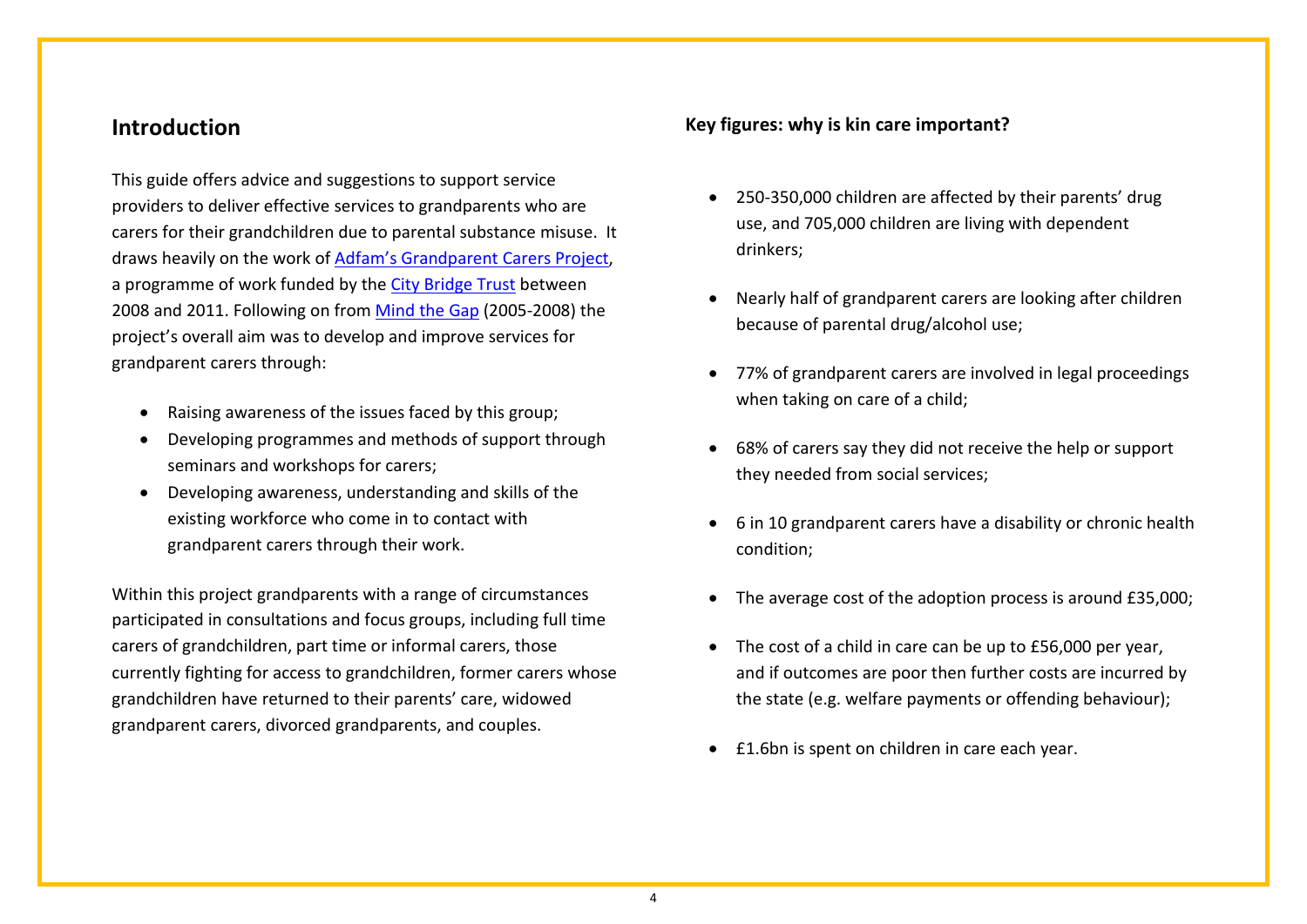#### **Sources:**

*[Adoption and the inter-agency fee](http://www.bristol.ac.uk/sps/research/projects/completed/2009/rk6582a/rk6582afinalreport.pdf)* –University of Bristol/Loughborough University, 2009

*[Family and Friends Care: What if we said no?](http://www.grandparentsplus.org.uk/publications_files/Findings2010_ONLINE_NEW.pdf) –* Grandparents Plus, 2010

*Hidden Harm* – Advisory Council on the Misuse of Drugs, 2003

*[In loco parentis](http://www.barnardos.org.uk/in_loco_parentis_-_web.pdf)* – Demos, 2010

**Swept under the carpet: children affected by parental alcohol** *[misuse](http://www.alcoholconcern.org.uk/assets/files/Publications/Swept%20under%20the%20carpet.pdf)* – Alcohol Concern/The Children's Society, 2010

*[Update to the cost of foster care](http://www.fostering.net/sites/www.fostering.net/files/resources/reports/update_cost_foster_care.pdf) –* Fostering Network, 2010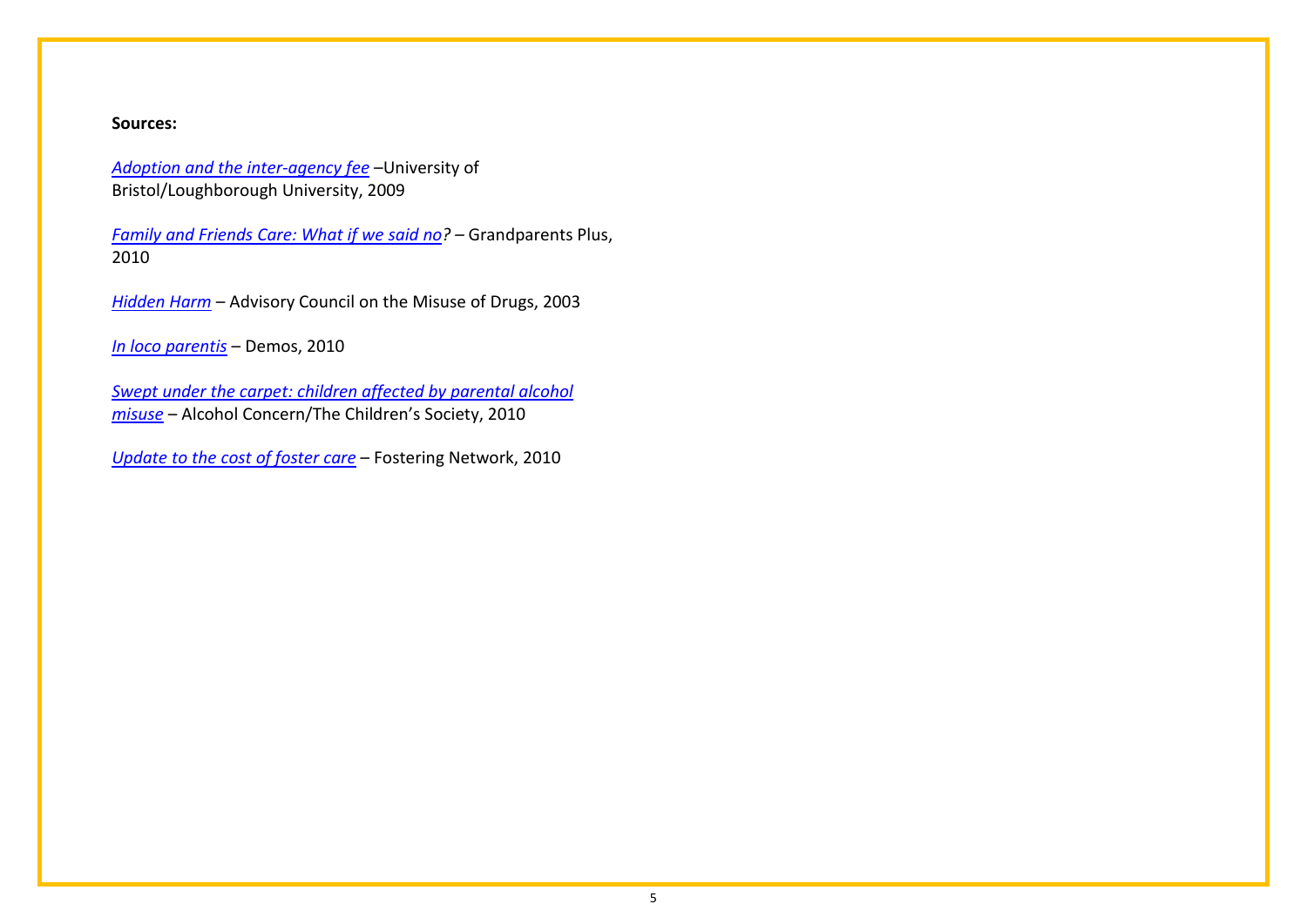# <span id="page-5-0"></span>**The barriers and challenges faced by grandparents**

Research typically finds that grandparents bringing up the children of substance users face many complex difficulties in their own lives, and tend to place their own needs behind those of both their grandchildren and the substance using birth parent.

For effective practice it is very important that workers are aware of the issues, worries and difficulties that grandparent carers face. Examples of the difficulties they face fall under three interlinking themes:

- **Practical guidance**
- **Relationship support**
- **Health and quality of life**.

# **1. Practical guidance**

Grandparent carers have to juggle many different issues and responsibilities, often in areas they haven't encountered previously.

# **Financial**

- Cost of bringing up a child at a time when income is often reduced e.g. in retirement or due to the need to give up work (evidence suggests around one third do, or at least reduce their hours);
- Money spent on grandchildren rather than self;
- Potential depletion of capital/savings set aside for retirement;
- Often grandparents are unable to claim child benefit perhaps because of fear of conflict with the parent – as well as tax credits and housing benefit.

**"**The money just goes nowhere now he is nearly a teenager. He wants all those extras his friends have and football and all this.**"**

# **Time**

• Difficulties of juggling employment and childcare.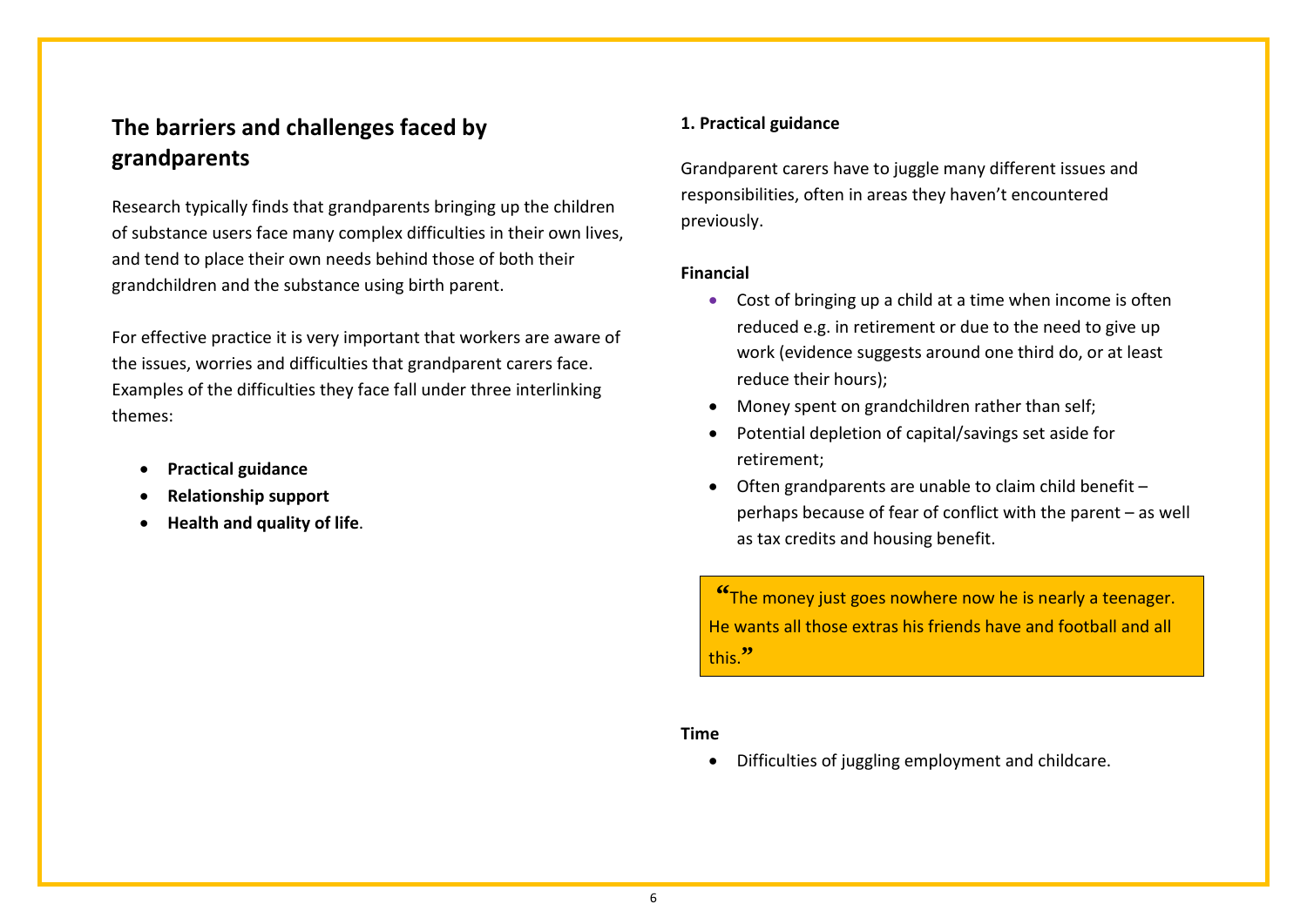## **Legal**

- Difficulties navigating through legal processes involved in care proceedings, residence orders, guardianship etc.
- Costs of legal processes.

**"**We had no choice. It's a terrible thing to have to take your daughter to court because she can't look after her own child.**"**

# **Housing**

- Often not enough rooms in the home for grandchildren, particularly as they become teenagers (with reports of older teenagers sharing bedrooms with their much younger siblings or other relatives);
- Lack of privacy due to overcrowding;
- Costs of larger accommodation, as well as household goods;
- Difficulties accessing council accommodation.

## **Statutory services**

- Fear of children being taken into care;
- Lack of resources around statutory services;
- Feeling pressured to take on the responsibility of the grandchildren or being seen as 'the easy option' for housing a child;

• Having to 'fight' for their rights.

# **Drugs and alcohol**

- Coping with substance using behaviour, such as having property stolen by the user and being pressured for money;
- The impact of the substance user going to prison or into rehab e.g. the psychological impact on parent and grandchildren, cost, demands of visits, and reduced access for grandchildren to their birth parents.

**"**Drugs are not a word I want to be using around my grandson at the moment.**"**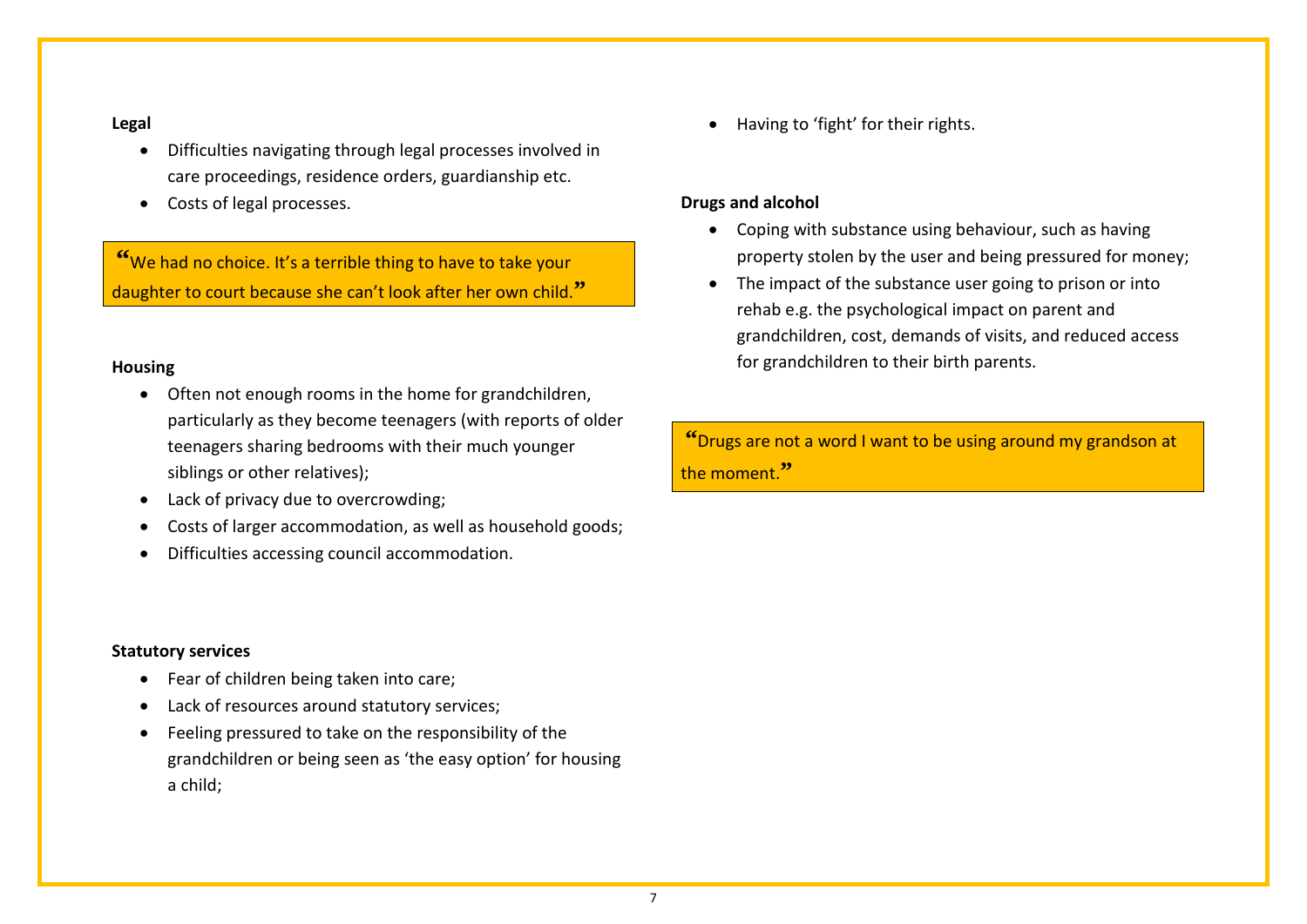# **2. Relationship support**

As well as juggling many different practical considerations, grandparent carers also find themselves in the middle of various complex relationships.

## **Parenting the child of a substance user**

- Grandchildren's social and emotional issues, such as sense of rejection, abandonment and loss;
- Concern over the potential for neurological damage to unborn grandchildren due to parental alcohol or drug use e.g. foetal alcohol syndrome;
- Grandparents' concern over the children's potential for future drug and alcohol use;
- Grandparents report worrying over what would happen to the grandchildren if they (as grandparent carer) died or were unable to parent. This could also be a concern experienced by the grandchildren themselves;
- Conflict with the parents or grandchildren over contact, for example grandchildren not wanting to see their parent; parent not wanting to see the children; either party failing to show up for scheduled contact; birth parent(s) fighting grandparents for parental responsibility; grandchildren's desire for contact with parent(s) when this is deemed unsafe by the grandparent;

**"**Bringing up a child this time is very different to when you brought up your own children. My grandchild seems to be born with something that makes him get into trouble and not listen to me. It's no good shouting – you have to be patient and show lots of love. It is so tiring trying to get him to see what is right and what is wrong. He seems to do things differently to the others of his age at school – it's as if he doesn't care.**"**

- Grandchild at greater risk from bullying at school and associated problems;
- Potential for familial problems to negatively impact upon child's educational attainment;

**"**My granddaughter sees a psychotherapist because of all the things that have gone wrong with her since she was born with foetal alcohol syndrome. The therapist says she is trying too hard to please – she has lost her mum and now her gran; she wants to love so people won't leave her.**"**

- Substance misuse issues may be part of a bigger picture of domestic problems e.g. domestic violence, bereavement, family breakup, employment and criminal justice issues;
- Complex family dynamics with shifting family roles: grandparents become parents again (and are often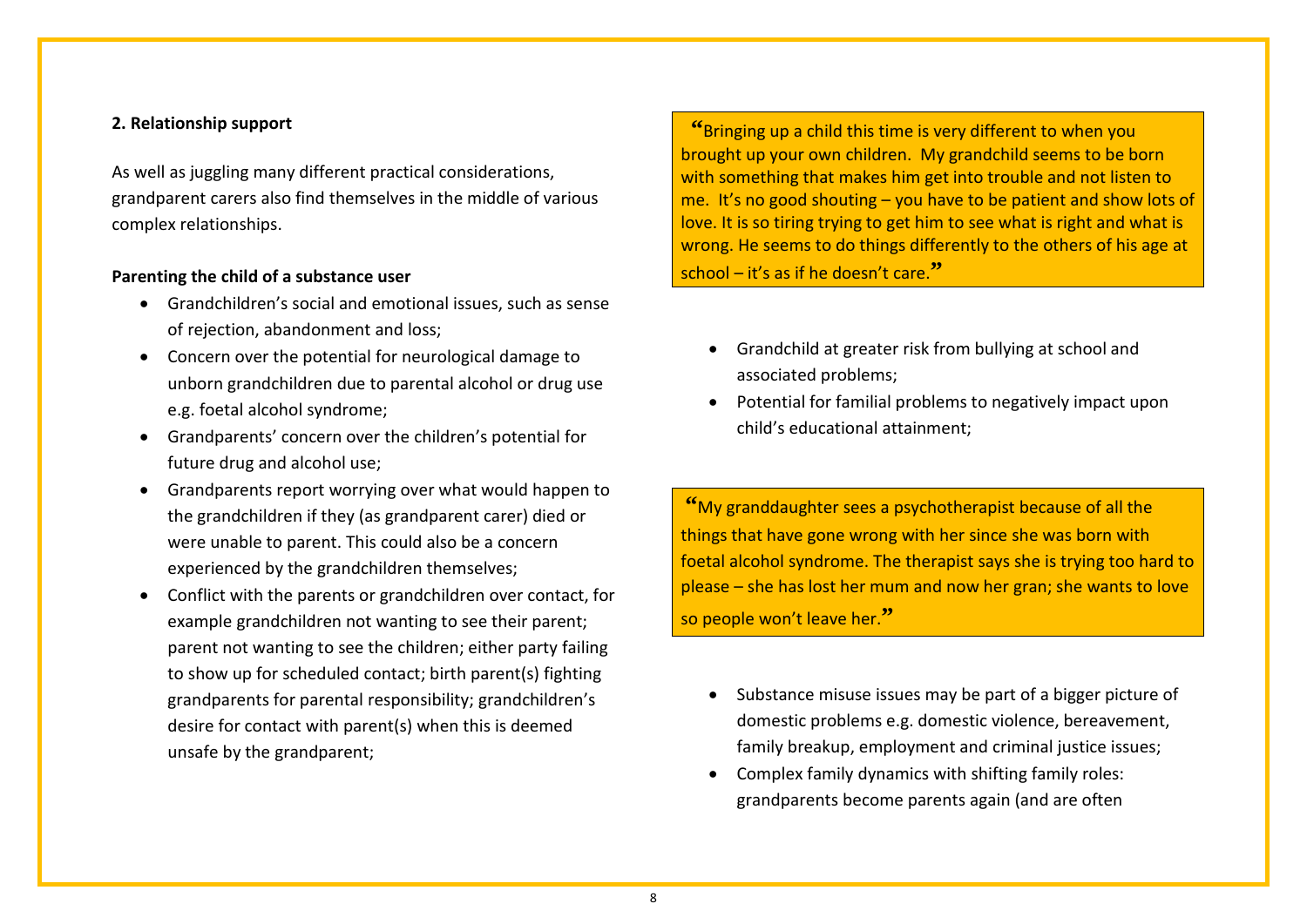parenting children and grandchildren at the same time); parents become children;

- Even when the birth parent is absent, their drug use still impacts upon family dynamics;
- Grandparents' uncertainty about what and how much the grandchildren know about the family situation and dilemmas over what they should and should not be told;
- Children's early exposure and socialisation into illegal drug use and criminal activity;
- Inter-generational conflict e.g. pressures from grandchildren for branded clothing and social activities with peers which are unfamiliar territory for grandparents.

#### **Grandparents' relationship with their birth children**

- The substance using parent may blame the grandparent and their upbringing for their substance misuse;
- Grandparents will often feel used, conned and kept in the dark by the user;
- Grandparents experience shame and guilt at not being a good enough parent: 'how could I have brought up somebody who puts drugs before their own children?' or 'what have I, as a role model, done wrong that my child uses drugs?' and so on;

**"**My daughter is very aggressive and I have to call the police when she comes round. The kids see all this – it has to make them feel bad – my 10½ year-old grandson is acting like a 16 year old…he has seen so many bad things. My grandchild is eight years old and she is suicidal; she took a knife to kill herself and is very disruptive at

school. I try to stop her but she says, 'you're not my mother!**"**

- Concerns that others (such as friends, neighbours, social workers and professionals) will blame them for the state of affairs;
- Guilt may lead to overcompensation with grandchildren;
- Grandparent often still 'parents' the adult substance user;
- The substance user can resent grandparents for bringing up their children;
- Despite the problems, grandparents are often keen to maintain a bond between birth parent and their child, and may hope that they rejoin each other at some point;
- Drug and alcohol professionals have reported fears of parents giving up motivation to come off substances if they think their children won't ever return to their care.

**"**Why do social services trust the mother? I have brought him up since he was in intensive care being detoxed just two hours after being born. The legal profession, the social workers, and the health workers, they all go for the parents but they don't know them as I do. I gave birth to her – I know she won't stay clean. **"**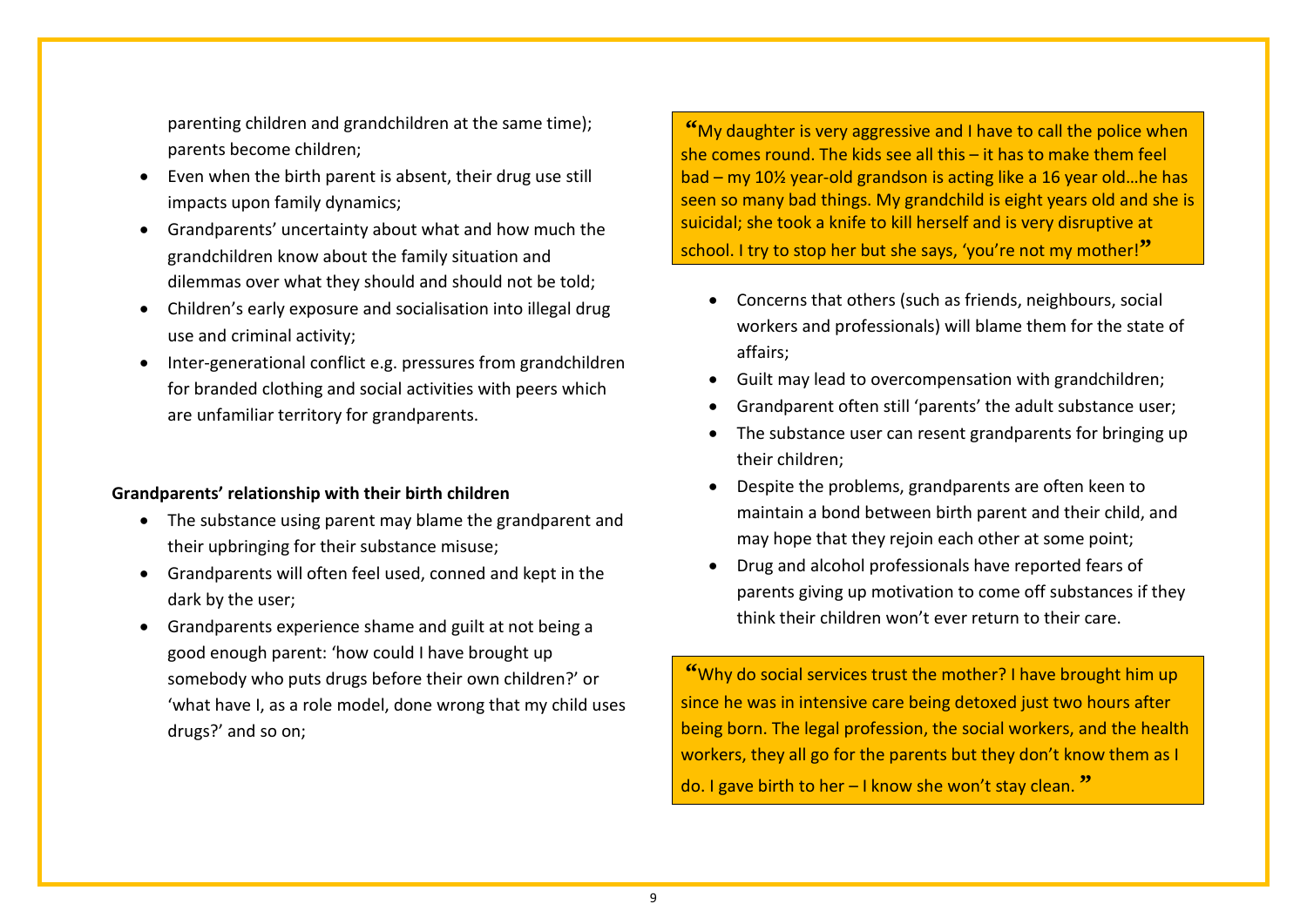## **Contact**

- Potential difficulties in managing contact in a way that is safe for grandchild(ren);
- Potentially divided loyalties between substance user and grandchild(ren) and switch in loyalties – that is, grandparents' loyalties once laid primarily with the parent and now their priority is the grandchild;
- Potential pressure from social services to arrange or deny contact that the grandparent doesn't perceive to be best for the child.

# **Relationships with other family members**

- The relationship between grandparents can be difficult when differences arise between them regarding caring for the grandchildren. This is often exacerbated when one grandparent is not the birth parent of the substance user (i.e. a step-grandparent);
- The substance users' siblings are sometimes resentful of the time, energy and attention given by the grandparent to the user;
- Other family and romantic relationships often break down, fragment or 'take sides' when there is substance use;
- Grandparent carers often agonise over whether they are doing the right thing by caring for their grandchildren;

**"**Our grandson is 11 but he used to live with his other gran. He fell out with her son and so came to stay with us. The other gran hands over the child benefit because we have not told social services and she has the residence order. Her daughter came to stay after rehab but started using again. Now they are not in communication – she wants to help her but knows she must help herself. She does not want her son to see her like that. I don't know how to tell him about what is happening with his parents; his dad was in prison for six years. **"**

# **Relationships with friends**

- Isolation friends are unlikely to be in the same situation, and grandparent carers often lose contact;
- Typically grandparents have reduced money for socialising at a time when their peers often have more;
- Little or no energy for socialising, often choosing to spend any free time alone.

#### **Poor support network**

- Adult children and grandchildren are not available to support the grandparent in the same way as a family unaffected by substance use;
- Stigma and shame associated with approaching others for support;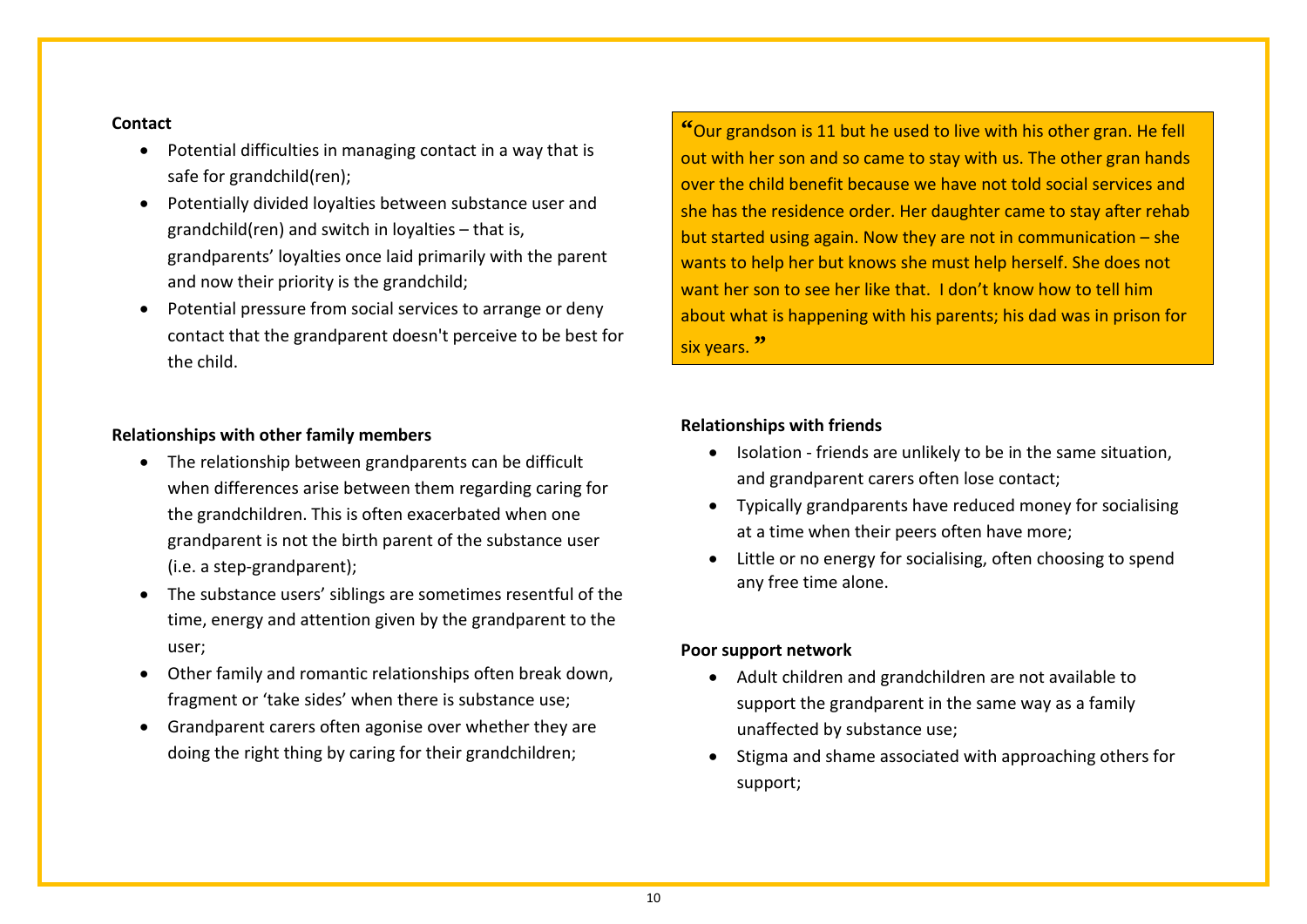- Feeling uncomfortable around parents of other children, as they are often much older;
- Feeling stigmatised by links to substance use;
- Feelings of extreme isolation stemming from the above.

**"**I've got a residence order and social services just won't help. I have hurt my leg and can't get down the stairs so he can't go to nursery and due to being disabled I am sleeping downstairs so he can't play either. Here we are protecting the young and have no help at all. There is a nice parent and toddler group but they are all so young – they are nice to me but I don't fit in, I just go there for him. **"**

# **3. Health and quality of life**

Life as a carer can take its toll on grandparents, and they can suffer physical and mental health complications as a result.

# **Physical health**

- The physical demands of bringing up a child in later life;
- The impact of deteriorating health on their ability to care for grandchildren;
- Disability in some cases this may be severe;
- Sleep disturbance.

**"**I am in terrible debt due to the lack of money in the first three years. I have been trying to move for over two years because of my daughter's harassment of me. She has severe mental health problems and has been in prison. I have suffered tremendous stress and have many health problems. **"**

# **Mental health and emotions**

- Pain, loss and bereavement, including lost hopes and expectations for the substance using children;
- Loss of retirement plans or loss of career;
- Grieving for a child who has died through substance use and delaying or inhibiting grief to care for grandchildren;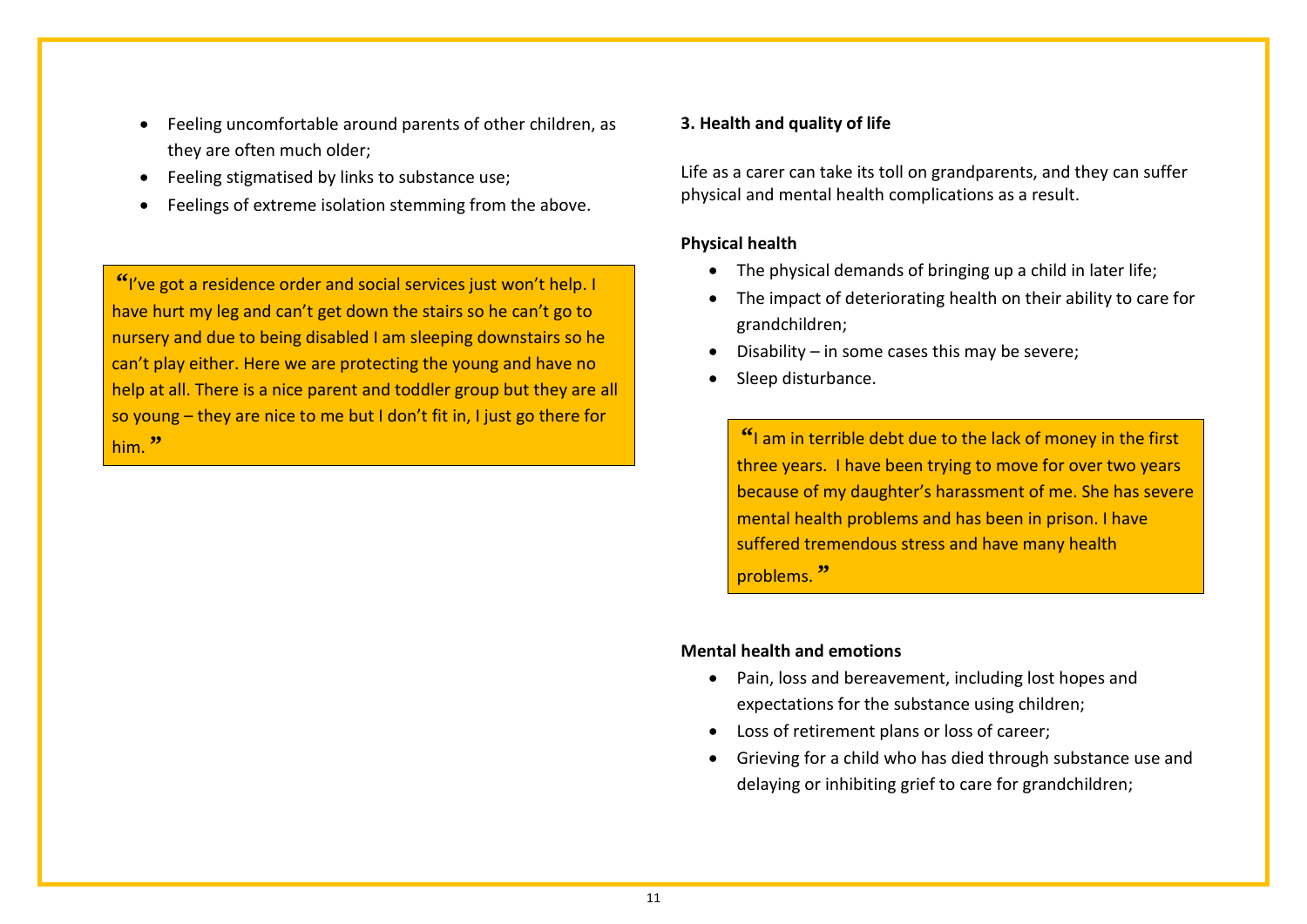- Anger and resentment at the substance user and the consequences of their actions;
- Stigma, shame and guilt of being the parent of a drug user, often compounded by children's involvement in the criminal justice system (e.g. stresses of visiting prison), mental health difficulties, possible sex work, etc.;
- Intense emotions depression, stress, anxiety and desperation;
- Emotions can be somatised i.e. physical illness triggered by emotions;
- Feelings of isolation.

Clearly there are diverse emotions involved in grandparent kinship care, with evidence suggesting a complex mix of love, obligation and desire to keep the child within the family. It is important to highlight that grandparents also commonly report **a sense of pride** in bringing up their grandchildren: they are glad their grandchildren are loved and valued, that they can provide them with moral guidance, cultural connection and identity, security, love and routine; consider themselves to be the next best thing to being brought up by birth parents; experience feelings of relief at knowing grandchildren are now safe; and have fun bringing up their grandchildren.

Finally, work with the children themselves shows that one of the biggest fears faced by these grandchildren is being separated from family/parents/siblings and being placed into the care system.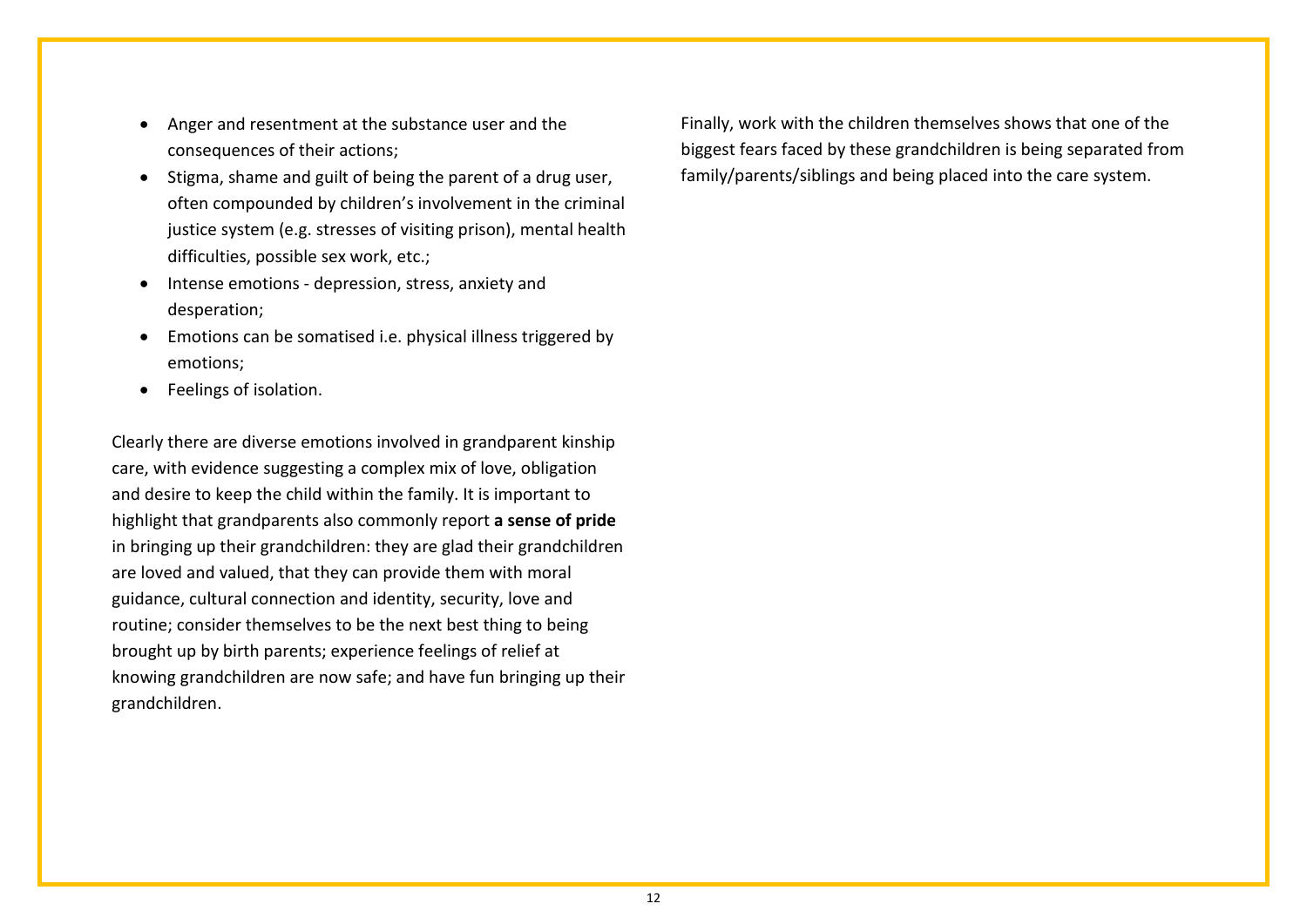# <span id="page-12-0"></span>**What grandparents want and need from support services**

Below are examples of what grandparents have told Adfam they would like from services, so that they may feel confident to engage:

- Empathy and understanding of the reality of their situation;
- Not to be viewed as simply a 'placement' for a child 'at risk', but for the needs of the whole family to be seen;
- Recognition of their needs and not just those of the grandchildren and/or the substance using birth parent;
- Encouragement to ensure these needs are met;
- Empowerment to cope better e.g. regular respite care (including time away from grandchildren but also activities and holidays that they can do with their grandchildren), information, referral to services, etc;
- Assurance that the grandchild won't be put into care unless absolutely necessary;
- Confidentiality;
- Reliability;
- Being properly informed about what is happening, such as during care proceedings;
- A non-judgemental attitude;
- One key worker across all relevant agencies;

**"**All through her own and her family's life there never seems to be any one person who can help. Social workers change all the time and each time they do you have to start all over again. **"**

• The opportunity to share as part of a support group;

# **Good practice in action:**

- '[What About Me?'](http://www.wamnotts.co.uk/) (WAM) is a service in Nottinghamshire that mainly provides one-to-one sessions with children aged 5–11 years affected by substance misuse in the family. Services include mentoring, child and family therapy and play therapy.
- Accurate and honest information, advice and referral to organisations that can help with benefits and money matters, the law, housing, drugs and alcohol;
- Support, guidance and financial help, parallel to what foster carers receive. (Note that relatively minimal efforts are also greatly appreciated, such as getting a washing machine or funding for school uniform);
- Training, mediation or counselling to cope with the behaviour of the substance user (including harm minimisation advice), family breakdown and unhealthy dependency;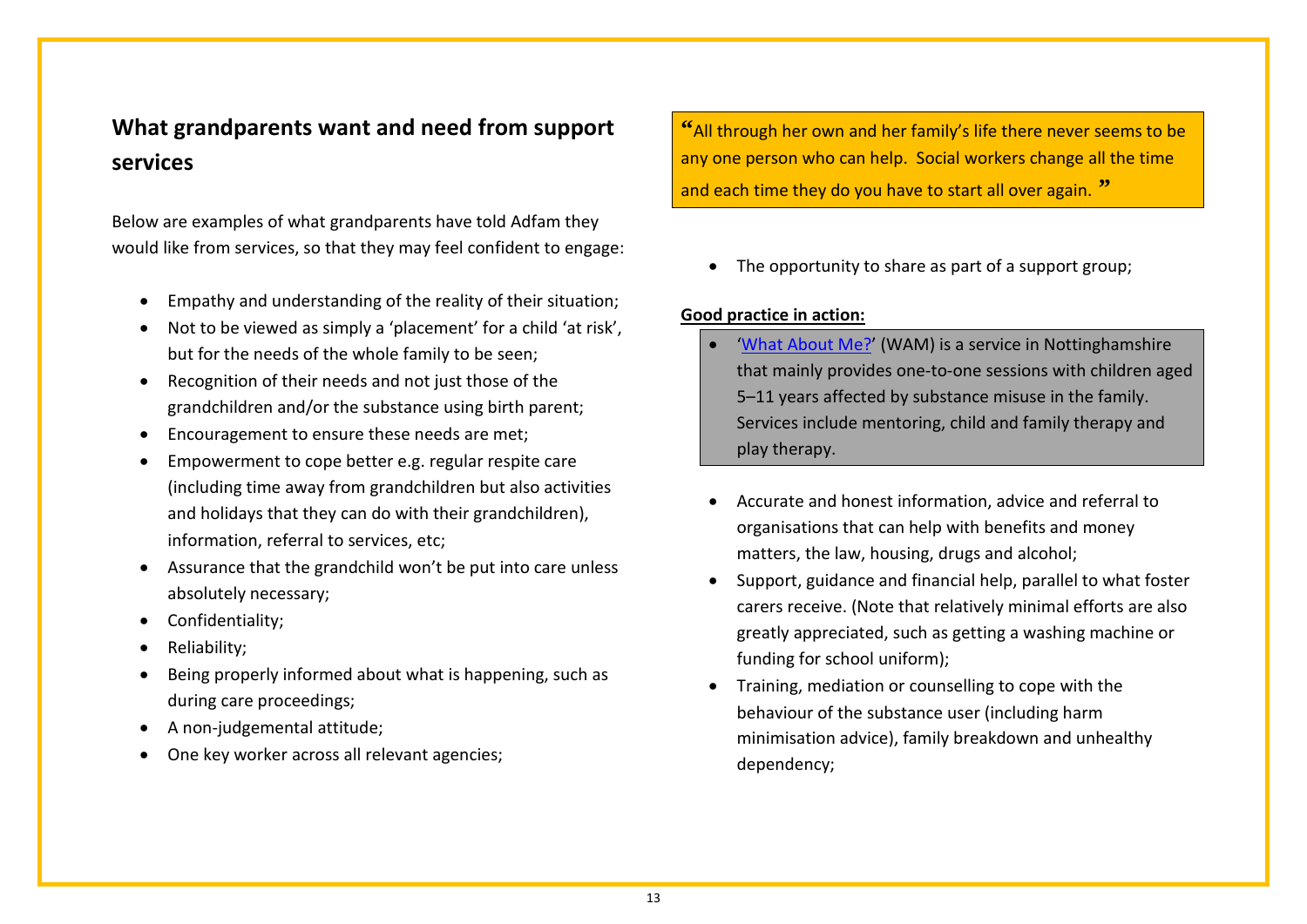- Training, guidance and support to parent a grandchild coping with separation from a substance using parent, including drug prevention; coping with bullying; managing access by birth parents to grandchildren; and psychosocial support for the grandchild coping with separation;
- One-to-one or group support to cope with the emotional impact of the situation and adjusting to being a parent again. This may be through peer support, formal professional help such as a support worker and counselling, or informally, such as a 'listening ear' from a worker;
- To have a consistent, constant social worker;
- Help with rebuilding their social life with peers who understand their situation;
- A sympathetic and informed doctor;
- Respite, which may be anything from one evening per month childcare provision through to holidays away, and which should include both activities and time *with* grandchildren as well as respite away from them;
- Social activities with other grandparents and grandchildren;
- Help with childcare;
- Information on domestic violence and how to keep themselves and their grandchildren safe.

Note that grandparents are usually unaware of the limitations on services, such as a vast workload, legal obligations (including those relating to confidentiality), budget constraints, and so on. In

addition, many professionals regret not having the time or budget to help their clients more. It is helpful to inform grandparents from the outset about these factors.

# **Social work support**

Grandparents, even when formally assessed as foster carers, receive less training and support than non-kinship carers. Often they have no link worker. Some kin carers want more support and involvement from social workers, and this could be particularly true in the case of carers from ethnic minorities. Kinship carers who report wanting better access to social work support ask for:

- Their own social worker, in addition to the child's;
- More visits:
- Access to a named social worker in case of a crisis.

# **Training for grandparents**

For some grandparents, parenting and communication skills may be important, and research shows that this can help family members communicate better and reduce the likelihood of teenagers getting involved in problematic drug use. Research also shows that where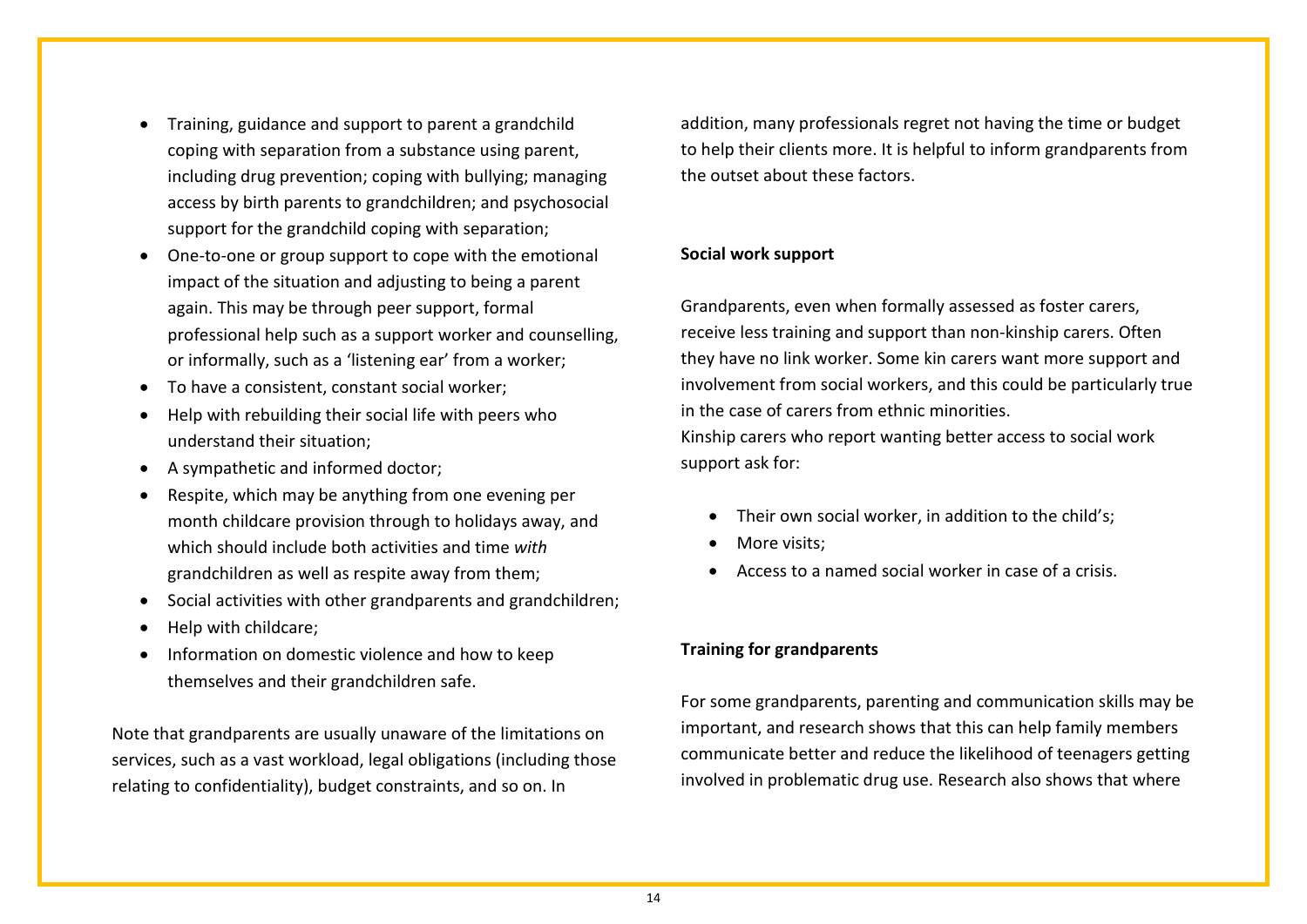young people develop serious problems with drugs, the involvement and support of parents and families can contribute greatly to improved outcomes.

Other grandparents may want practical skills such as computer training. This can increase their self-confidence as well as build common ground between the grandchildren and themselves. The differences in circumstances and attitudes of kinship carers mean that generic training programmes are difficult to devise. Studies suggest that effective training needs to:

- Reflect the changing experiences of grandparents, build on their strengths and help them to identify their own learning needs;
- Respect the different ways people might wish to use training. Materials need to be deliverable in different ways, including one-to-ones with social workers;
- Empower grandparents. Mentoring rather than training may be useful as this implies a more enabling role. Good practice may involve local authorities training experienced carers to mentor new carers.

# **Good practice in action:**

- [Adfam](http://www.adfam.org.uk/) offers various [training courses](http://www.adfam.org.uk/training) for family members (as well as professionals);
- The [Family Rights Group](http://www.frg.org.uk/) has produced a training pack, 'Here [We Go Again'](http://www.frg.org.uk/online_shop.asp), for grandparent carers. This is an eight-week support programme designed for grandparent carer support groups, with notes and exercises for facilitators and handouts for participants. The materials are also of benefit to grandparents who are raising their grandchildren but who are not in a support group. The course covers the legal, practical and emotional issues affecting grandparent carers and their grandchildren, such as special educational needs, financial options and relationships with other members of the family. Free for carers and £90 for professionals;
- [Grandparents Plus](http://www.grandparentsplus.org.uk/training.php) has a training course for grandparents raising grandchildren as well as for social workers and other practitioners working with grandparents raising their grandchildren.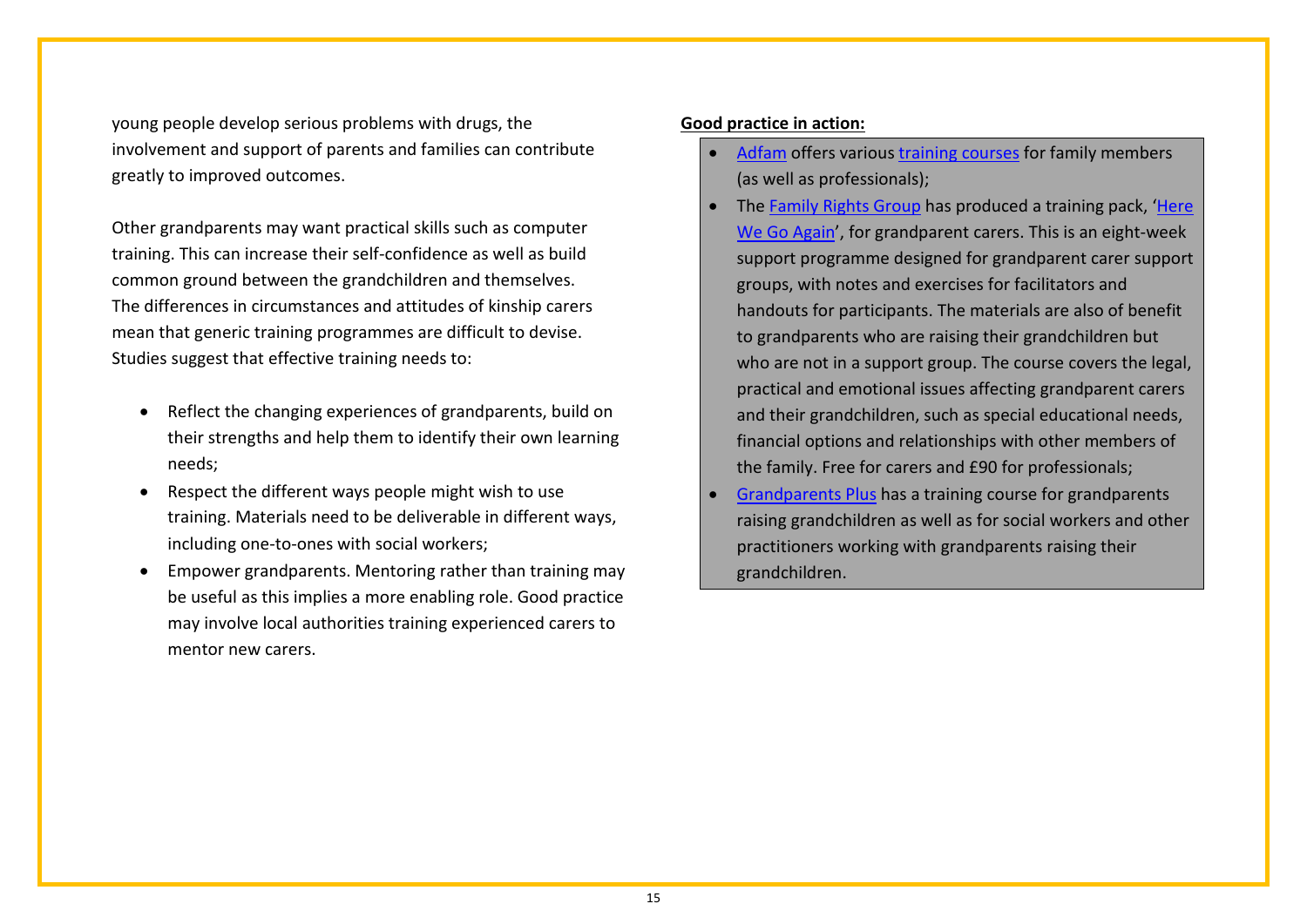# <span id="page-15-0"></span>**Overcoming the obstacles: making your service accessible**

Whilst grandparents can be seen as 'hard to reach' for the reasons noted previously, many services are hard for grandparents to reach too. Below are some ideas about how services can be more accessible.

# **Awareness and image**

- Being aware of assumptions and preconceptions about grandparent carers (e.g. that 'it's their fault', or 'they're bad parents') and interrupting them, rather than following them;
- Being aware of the difficulties grandparents face and having appropriate help and referrals to meet their needs;
- Setting up a referral pathway through users in treatment for example, asking substance users in treatment or prison whether they would like their family to receive help too. For those who consent, writing to their family and following this up with a phone call after a week or so;
- Having a grandparent-friendly atmosphere, with posters that depict people who are older, older members of staff, becoming aware of and interrupting ageist attitudes, challenging other judgements about grandparents bringing up the children of substance users and remaining aware of inter-generational differences and issues;
- Posters and leaflets in public places where family members are likely to see them, such as GP surgeries, prison visitors' centres, courts, schools, citizens' advice bureaux, post offices and drug and alcohol treatment centres. Posters need to be simple and eye-catching, and need to take account of other family members' attitudes to the situation. Note that the service is confidential and use less direct messaging such as, 'Are you concerned about someone else's drug use?';
- Engaging with families who **do** access your service. Ask these families what obstacles your service may have inadvertently put in their way and ask what it was that worked that meant that they did engage. Do more of 'what works' and constantly review and get feedback on this.

# **Flexibility**

- Outreach work, for example having a session at a prison visitors' centre or at a court. For outreach to work, workers need to take the initiative and introduce themselves and their services to people;
- Be flexible with *how* to engage with families. Due to the chaos in many families' lives they can be put off by typical structures like a 50-minute counselling session at the same time every week. Meet (and communicate with) them when and where *they* are available: for example, in a cafe, in their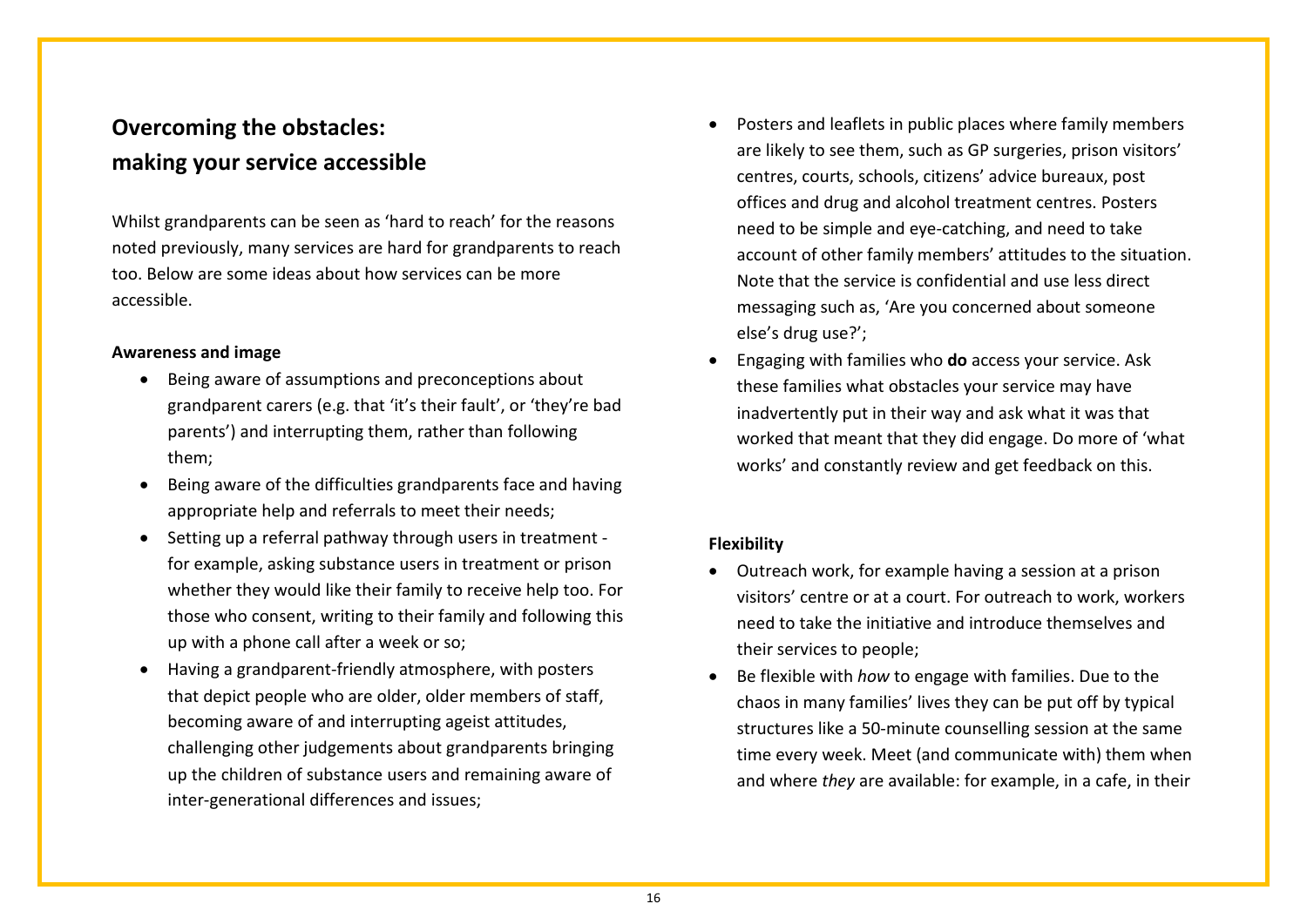own homes, over the telephone, or by email. Once a trusting relationship is established they will probably be more willing to engage in a structured way, such as through a group or regular sessions;

- Being flexible regarding *when* and *where* help is offered for example by making telephone support available outside office hours, or offering home visits;
- It is important that staff persist and do not give up on clients.

## **Roles and skills**

- Multi-disciplinary working e.g. engaging with other teams who come into contact with grandparents, such as drug and alcohol workers, GPs, court staff, prison visitors' centre staff, etc.;
- When someone initiates first contact with a service it is important to normalise their situation in order to start building a trusting relationship and demonstrate your effectiveness to encourage them to come back;
- Use empathic skills to imagine what it is like to be a family member in need of help in your area, and what would help them to engage. Use your empathy and creativity to devise new ways of publicising your service and keep your mind open to new places to do this;
- It is important that workers have absolute clarity on the roles and responsibilities each staff member has with regard to their work with alcohol, drugs and families;
- Staff need to feel supported and goal setting is important.

# **Counselling**

• Some studies have suggested that counselling or cognitive behavioural therapy [\(CBT\)](http://www.rcpsych.ac.uk/mentalhealthinfoforall/treatments/cbt.aspx) is beneficial for grandparents who are depressed.

# **Childcare and respite care**

- Many studies suggest that respite care should be available for tired and isolated carers. Grandparents would also like help with childcare, holidays and holiday clubs, babysitting and child minding.
- Providing childcare for grandparents may enable them to access services that they otherwise may not be able to.

# **Family relationships**

• Grandparents and grandchildren may want help from social services with relationships with the birth parents e.g.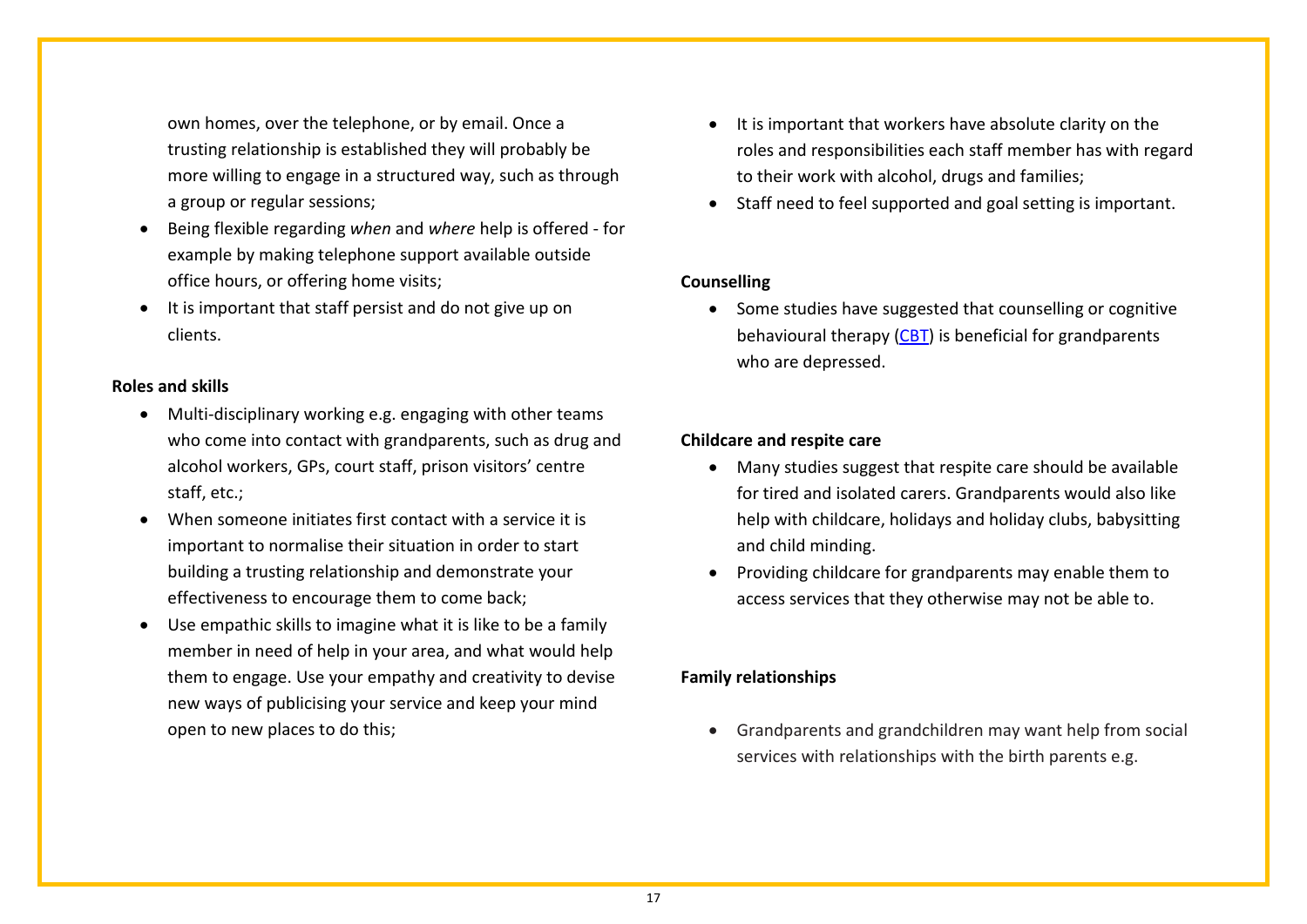helping them to arrange access for birth parents to the children;

- Advocacy and mediation may help avoid family conflict in custody and access issues;
- When considering a support plan for children, the wider family need to be involved. [Family group conferences](http://www.frg.org.uk/pdfs/FGC%20Principles%20and%20Practice%20Guidance.pdf) bring the child's network together to discuss the problem and plan the solution. They can also ensure that the resources of the extended family are more effectively used for the benefit of the child.

#### **Information and advice**

Grandparent carers want improved information and advice on law, benefits entitlements and complaints systems; however they may not want to ask for help from social services because they dislike the intrusion, or worry that it implies they can't cope.

- Kinship carers want access to the information and guidance that foster carers receive e.g. on parental responsibility, discipline, medical treatment, holidays and babysitting;
- Kin carers also want to know what foster carers are entitled to in terms of financial aid and legal benefits;

The Government's minimum allowances for foster carers are:

| Year    | <b>Babies</b> | Pre-<br>primary | Primary | Secondary   Secondary<br>$(11 - 15)$ | $(16-17)$ |
|---------|---------------|-----------------|---------|--------------------------------------|-----------|
| 2010-11 | f109          | f111            | f122    | £140                                 | £164      |

**NB** this is the base rate – the minimum allowances are slightly more in the South East and London. These are **minimum** levels and actual amounts will vary widely, depending on factors such as area. Source: [Department for Education](http://dfe.gov.uk/childrenandyoungpeople/families/childrenincare/fostercare/a0071241/support-for-foster-carers)[/Directgov](http://www.direct.gov.uk/en/Parents/Adoptionfosteringandchildrenincare/Fostering/DG_10027536)

- Try to make sure information is available in accessible formats e.g. for people who do not have internet access, are not literate or whose first language is not English;
- Grandparents report that they would like guidance on how to help their grandchildren with their cultural identity;
- Because of having to take over after a family crisis, assessments for grandparents often take place when the children are already living with them; they don't receive the kind of information and training foster carers do prior to selection. Some grandparents feel that procedures developed for 'stranger' carers don't properly take account of their circumstances.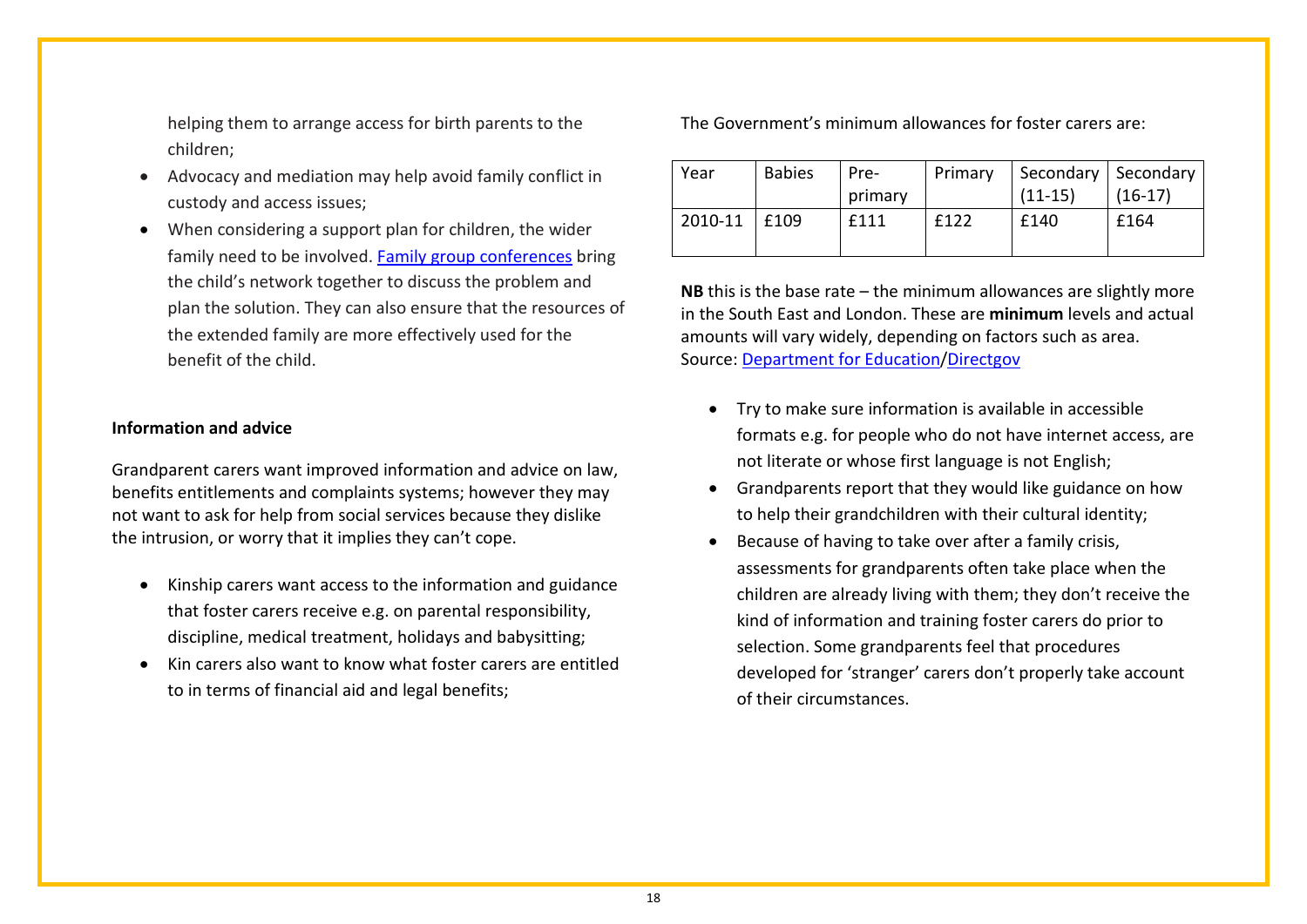# **Good practice in action:**

- **Hampshire** and **Plymouth** produced an information pack for grandparents considering taking on the care of their grandchildren, including information on financial rights and legal issues. In Plymouth the welcome pack includes information on the format of assessments, timescales and the kinds of checks and references required;
- [Plymouth](http://www.plymouth.gov.uk/homepage/education/earlyyearsandchildcare/childrenscentres/plymstockchildrenscentre/plymstockcctoddler.htm) also has a monthly advice surgery involving an independent lawyer, a benefits specialist, a social worker, a manager and a grandparent carer.

# **Good practice in action:**

Some local authorities have special arrangements for kinship foster carers:

- **Hampshire** has a separate assessment form for family and friends carers;
- **West Berkshire** has a 'fostering approval panel' especially for friends and family;
- **Plymouth** City Council has developed a framework for family and friends carers and there is a clear statement in the [Children's Services Plan](http://www.plymouth.gov.uk/homepage/socialcareandhealth/childrenssocialcare/pcypt/cypp.htm) about the council's position in respect of grandparents and other relatives.

# **Training for staff**

The difficulties experienced by grandparent carers may reduce if social workers are specifically trained to deal with kinship carers.

There are additional difficulties for grandparents where drug and alcohol agencies are concerned. Specialist services working with substance users may be adult-focused and may not be specialists in childcare and child protection - as such they may have a different view on confidentiality and sharing information.

# **Good practice in action:**

- The [British Association for Adoption & Fostering](http://www.baaf.org.uk/training) (BAAF) and [Grandparents Plus](http://www.grandparentsplus.org.uk/training.php) both offer training courses on kinship care for practitioners;
- The [Family Rights Group](http://www.frg.org.uk/) runs training courses in family group conferencing (FGC) for social workers;
- The [Grandparents Association](http://www.grandparents-association.org.uk/index.php) is developing a mediation scheme in London, and one of their national projects provides grandparents with a professional, independent supporter to help them negotiate with social services departments about the care and welfare of young relatives.

[Adfam](http://www.adfam.org.uk/) also offers various [training courses](http://www.adfam.org.uk/training) for professionals.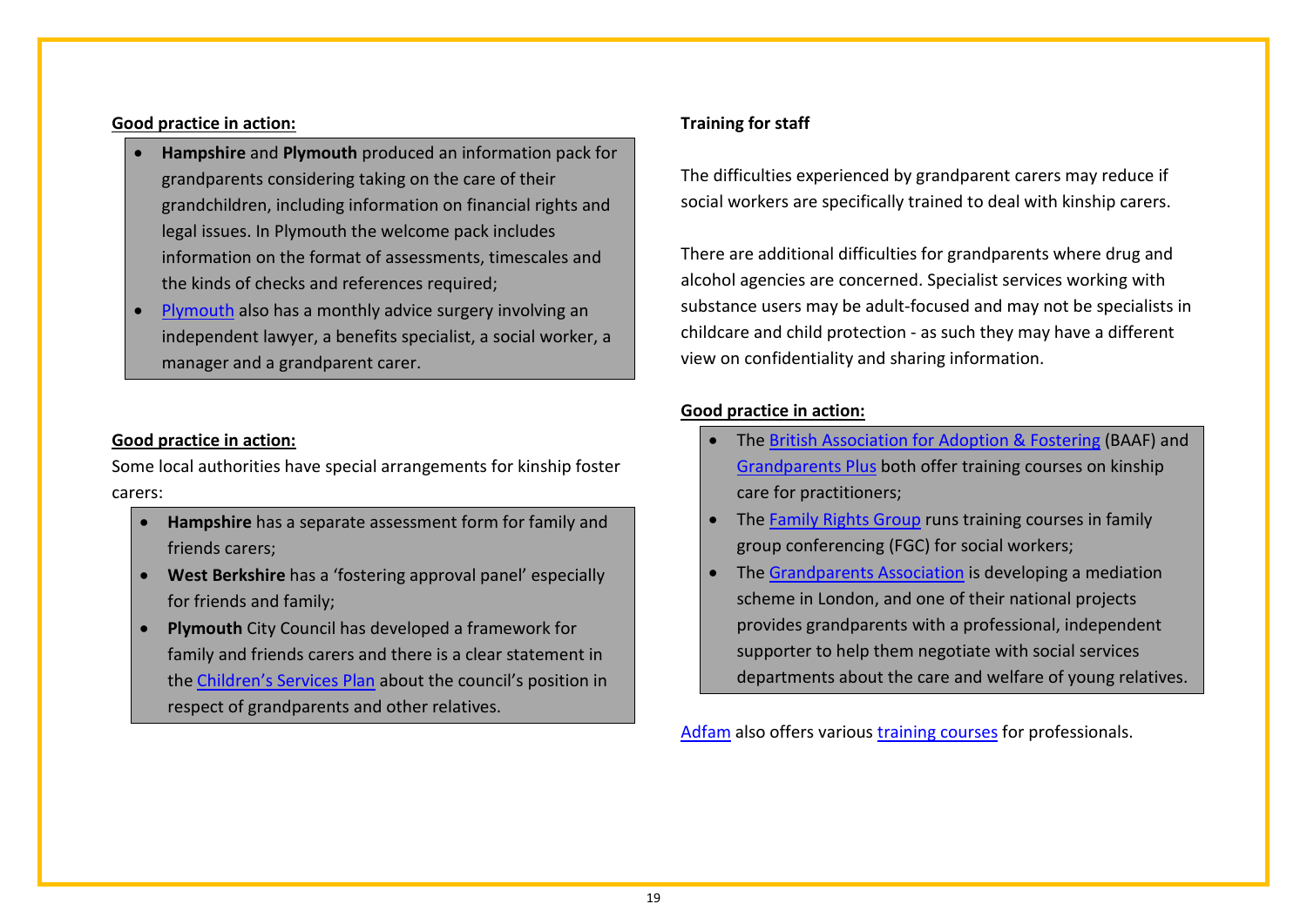# <span id="page-19-0"></span>**Safeguarding children**

Outcomes for children cared for by their grandparents are usually better than alternative arrangements such as foster care or residential children's homes. However, for the children of substance users the situation is complicated by the effects of the substance use and associated behaviour - for example when the grandparent is caring for the substance user as well as the grandchildren, and is therefore unable to prioritise the needs of the grandchildren over those of the substance user; or where there is domestic abuse from the substance user to the grandparent or grandchildren.

# **In circumstances like these the grandparents may not always be the best carers for the children.**

Below is an introduction to safeguarding the children of substance users.

1. Protecting a child from harm has to be the paramount concern of all services and agencies, including those working with adults. Section 11 of the Children's Act (2004) places a statutory duty on a range of organisations, including both children's and adult services which come into contact with children, their parents and family members, to make arrangements to ensure that

their functions are discharged, and having regard for the need to safeguard and promote the welfare of children.

- 2. All services involving work with families (including those working with adult family members) need to ensure that their Local Safeguarding Children Board's safeguarding procedures are followed at all times. Staff must be trained in the use of these procedures and clear written protocols should be in place which make it explicit to staff that referrals should be made to children's services when a child is suspected of suffering significant harm. Verbal referrals should be confirmed in writing within 48 hours.
- 3. Support offered by workers where a child is the subject of a child protection plan does not affect the children's services social worker's role as lead professional for a child within the family, and in particular:
	- The children's services social worker needs to form a judgment about the involvement the worker can make in contributing to the implementation of a child protection plan for an individual child;
	- Workers should only provide support to vulnerable families where children's services are satisfied that this is in the interest of the children within these families.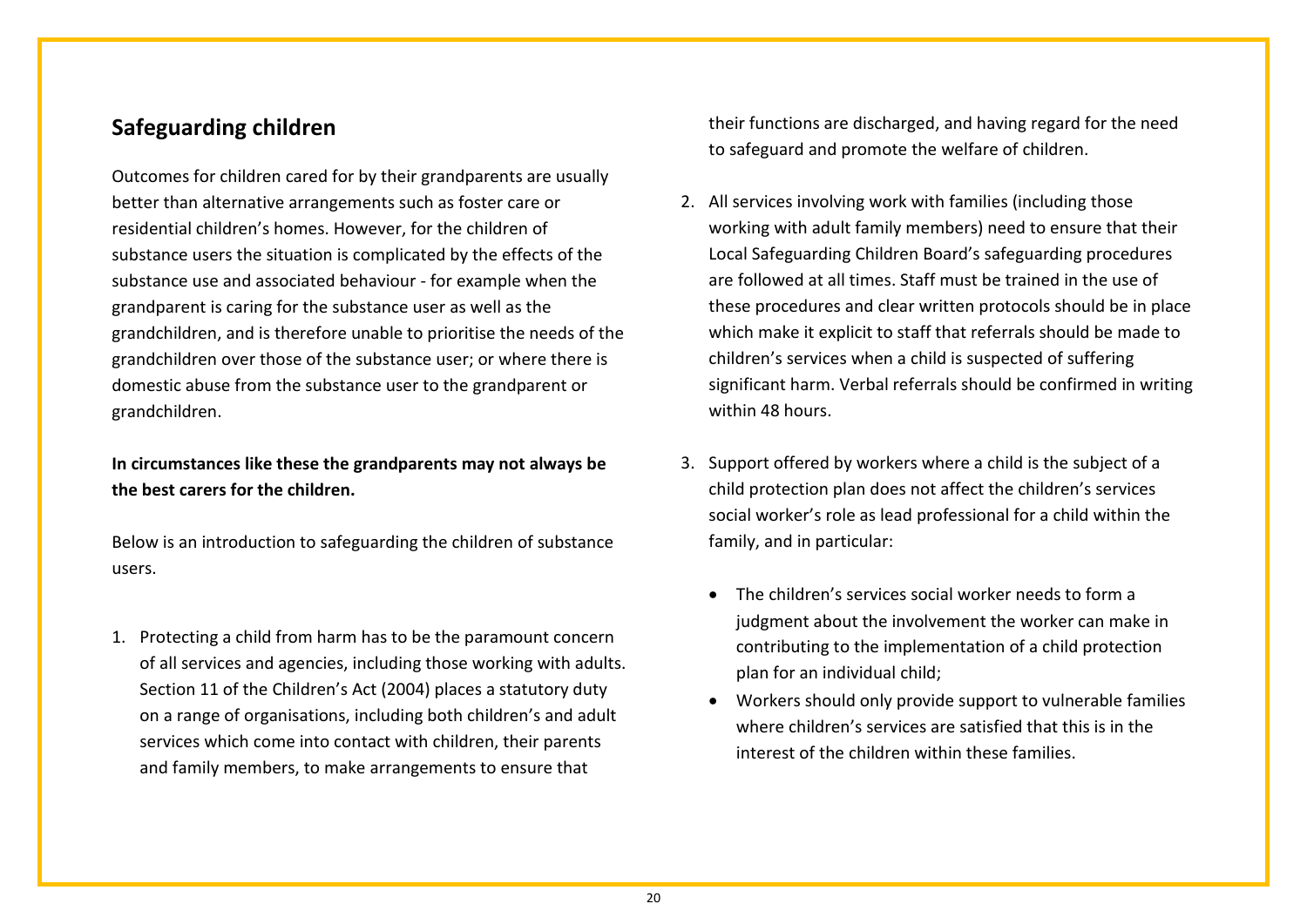#### **Workers' responsibility to safeguard children**

All workers have an obligation to be familiar with - and to follow both their organisational child protection policy and their local child protection policies. In addition, they need an appreciation of what can happen when services do not work well together to avoid the consequences of that.

Child protection procedures operate if the child is suffering or is likely to suffer significant harm, and that the harm or likelihood of harm is attributable to a lack of adequate parental care or control (Section 31 of the Children Act 1989).

"There are no absolute criteria on which to rely when judging what constitutes significant harm. Consideration of the severity of illtreatment may include the degree and extent of physical harm, the duration and frequency of abuse and neglect, the extent of premeditation, and the presence or degree of threat, coercion, sadism and bizarre or unusual elements. Each of these elements has been associated with more severe effects on the child, and/or relatively greater difficulty in helping the child overcome the adverse impact of the maltreatment. Sometimes, a single traumatic event may constitute significant harm e.g. a violent assault, suffocation or poisoning. More often, significant harm is a compilation of both acute and long standing significant events which interrupt, change or damage the child's physical and/or

<span id="page-20-1"></span><span id="page-20-0"></span>psychological development. Some children live in family and social circumstances where their health and development are neglected. For them it is the corrosiveness of long-term emotional, physical or sexual abuse that causes impairment to the extent of constituting significant harm. In each case, it is necessary to consider any maltreatment alongside the family's strengths and support."<sup>[1](#page-20-0)</sup>

### **Common pitfalls for workers**

There are 13 factors identified which health professionals do not always take into account sufficiently when assessing risk to children<sup>[2](#page-20-1)</sup>. These are:

- Minimisation of historical events;
- Over-reliance on recent progress;
- Sudden change of view in the care team:
- Extraneous factors, not openly recognised;
- Infrequency and/or discontinuity of assessment;
- Non-verification of statements by patient and/or others;

<sup>1</sup> HM Government (2010), *[Working Together to Safeguard Children: a guide to](https://www.education.gov.uk/publications/eOrderingDownload/00305-2010DOM-EN.pdf)  [inter-agency working to safeguard and promote the welfare of children](https://www.education.gov.uk/publications/eOrderingDownload/00305-2010DOM-EN.pdf)*

 $2$  POTTS, J. Assessment and Management: a Home Office perspective. In *Psychiatric Patient Violence Risk and Response* (ed. Crichton), pp. 35–93 (1995).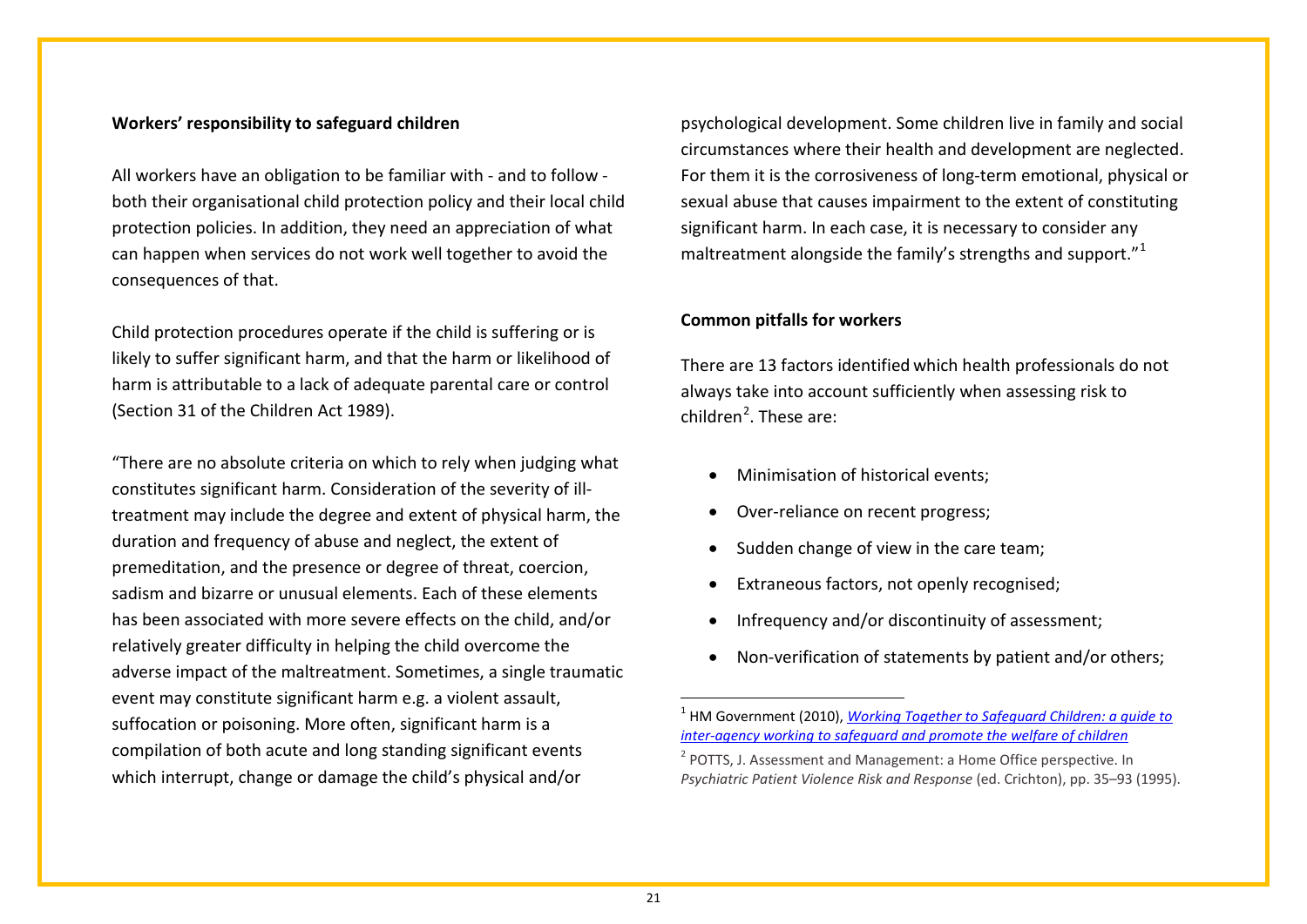- Not taking account of evidence contrary to patients' assertions;
- Not recognising patient manipulation and consequent staff discord;
- Lack of thorough investigation and assessment of assertions of "insight" and "remorse";
- Lack of openness between those involved in the patient's care and treatment;
- Discounting information if not supportive of the outcome hoped for;
- Self expectation of being decisive and successful;
- Avoiding confrontation with the patient.

# **What to do if you are concerned for the safety of a child**

These are the type of questions workers need to keep in mind:

- Is the child receiving adequate and consistent care?
- Are the grandparent/parent(s) meeting the child's physical, emotional, social, intellectual and developmental needs?
- Is the child's home a safe place?
- Is appropriate medical care sought for the child when required?
- Are there substance using adults in the household?
- Does parental substance misuse involve them in other activities, for example selling drugs, prostitution and/or offending?
- Are there a lot of strangers in the house as a result of substance misuse?
- Are sufficient finances available to ensure the child's needs are met?
- Does the child attend nursery/school regularly?
- Do the child and grandparent/parent have a positive relationship?
- Is there an absence of supportive family members or other support networks?
- Are the grandparents/parent(s) placing their own needs above those of the child?
- Is there a history of poor parenting?
- Are there other factors which may increase risk e.g. domestic violence?
- For unborn babies, has appropriate antenatal care been sought?
- Is the child given inappropriate responsibilities in the home, for example, self care, parental responsibilities, childcare for siblings and managing household chores?
- Are the children frightened of their parent/s or witnessing/experiencing frightening situations within the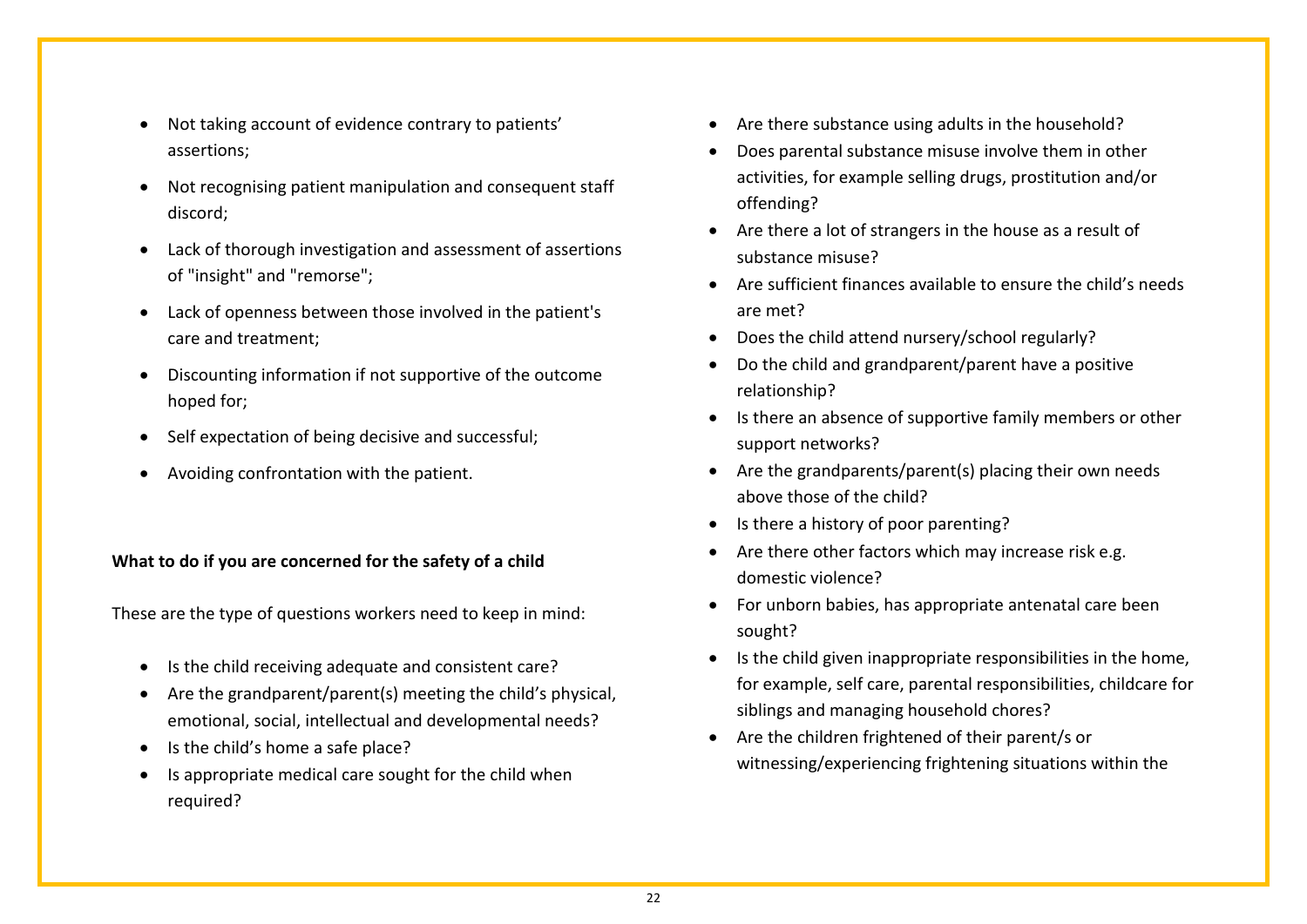home, for example severe mood swings or domestic violence?

- Do the grandparents/parent(s) deny that substance use is a problem for themselves and their children?
- Are there clear and appropriate boundaries within the home?

## **Clarification of concerns**

First, consideration must be for the immediate needs of the child. Appropriate action must be taken to meet these e.g. comfort, intervention to protect, medical attention or removal of child from danger. Once this is achieved, workers should clarify concerns with others (for example their line manager).

## **Action plan**

- Agreement with manager on best course of action made with clear reference to child protection policies and a timescale;
- Accurate notes of concerns and actions with times and dates;
- Decision on whether referral to social services is necessary;
- If a referral is made, communicate concerns clearly and share action taken;
- Ensure plan of action is agreed with social services.
- Make clear notes about this conversation.

# **Medical attention and police involvement**

- If the child needs medical attention this should be organised by social services unless the case is 'life and limb', where immediate action should be taken;
- Any decision to involve the police or police child protection team should be made by social services.

# **Support**

- Keep parents and children clearly informed about what is happening and what may happen next;
- If there are child protection concerns, consider not only the action that needs to be taken to address these, but what kind of support the grandparent/parent/child may need as a result of any action taken;
- Make space and time for grandparents/parents/children to express how they are feeling about concerns and procedures;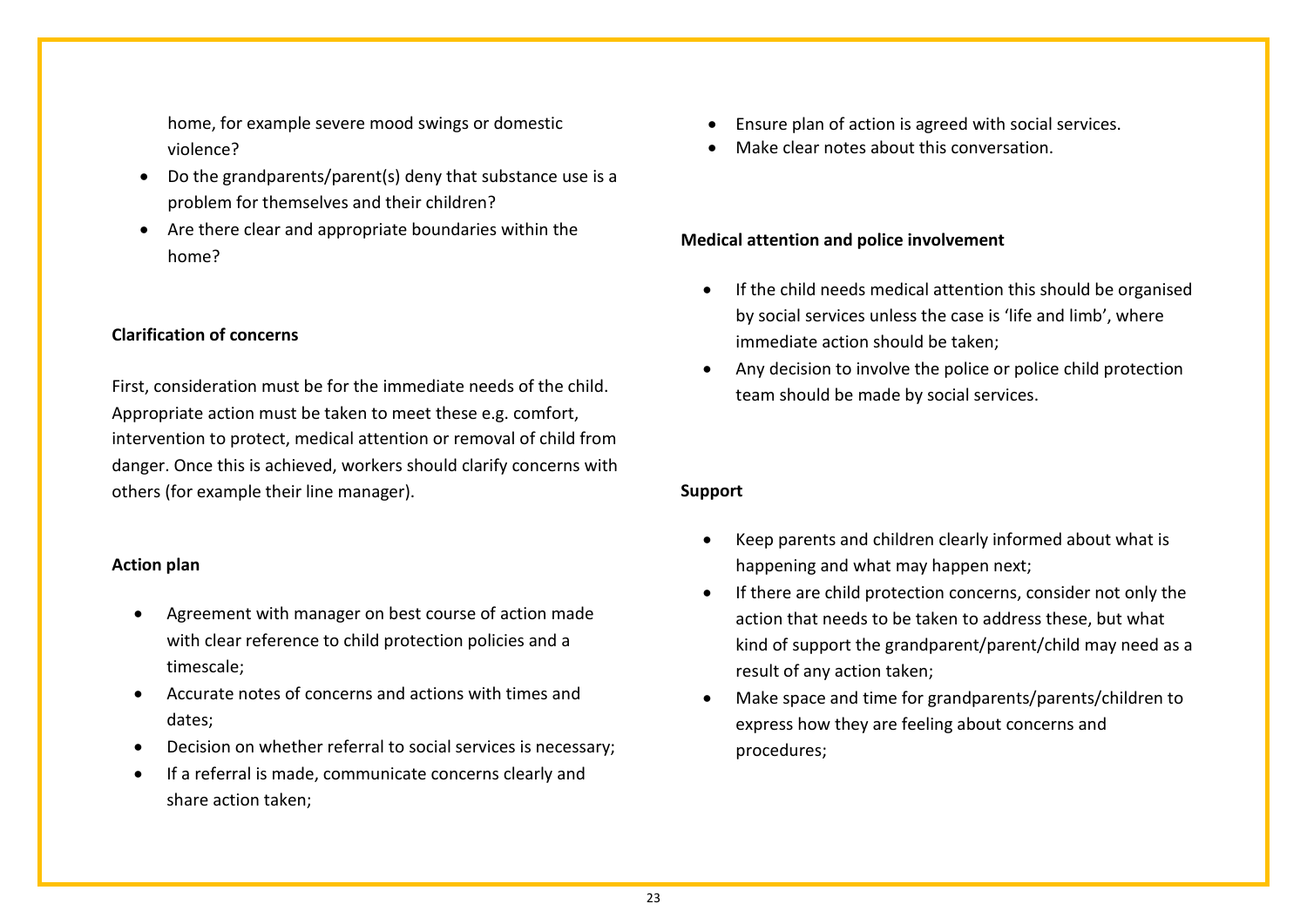Seek out time and space to express your own feelings either with your manager or a colleague, and ask for what you need in terms of support to work through the process.

# **Recording**

A full report needs to be written within 24 hours. Record any child protection concerns stating:

- The cause for concern:
- Observations: including relevant conversations (quoting words spoken) and describing any behaviour (taking account of the individual's personality, language and culture);
- Actions taken and by whom.

This document needs to be read by your line manger, agreed upon and signed by them. A copy should also be sent to the named person in social services with whom you have spoken. Follow up must be undertaken to ensure that this document has been received and understood.

## **Vulnerable adults**

Consider whether adults are classified as 'vulnerable'. The government definition of a vulnerable adult is 'anyone who is unable to protect him or herself against significant harm or exploitation', which may include victims of domestic abuse.

**NB** there is a list of further resources on safeguarding in the 'useful reading' section on page 29.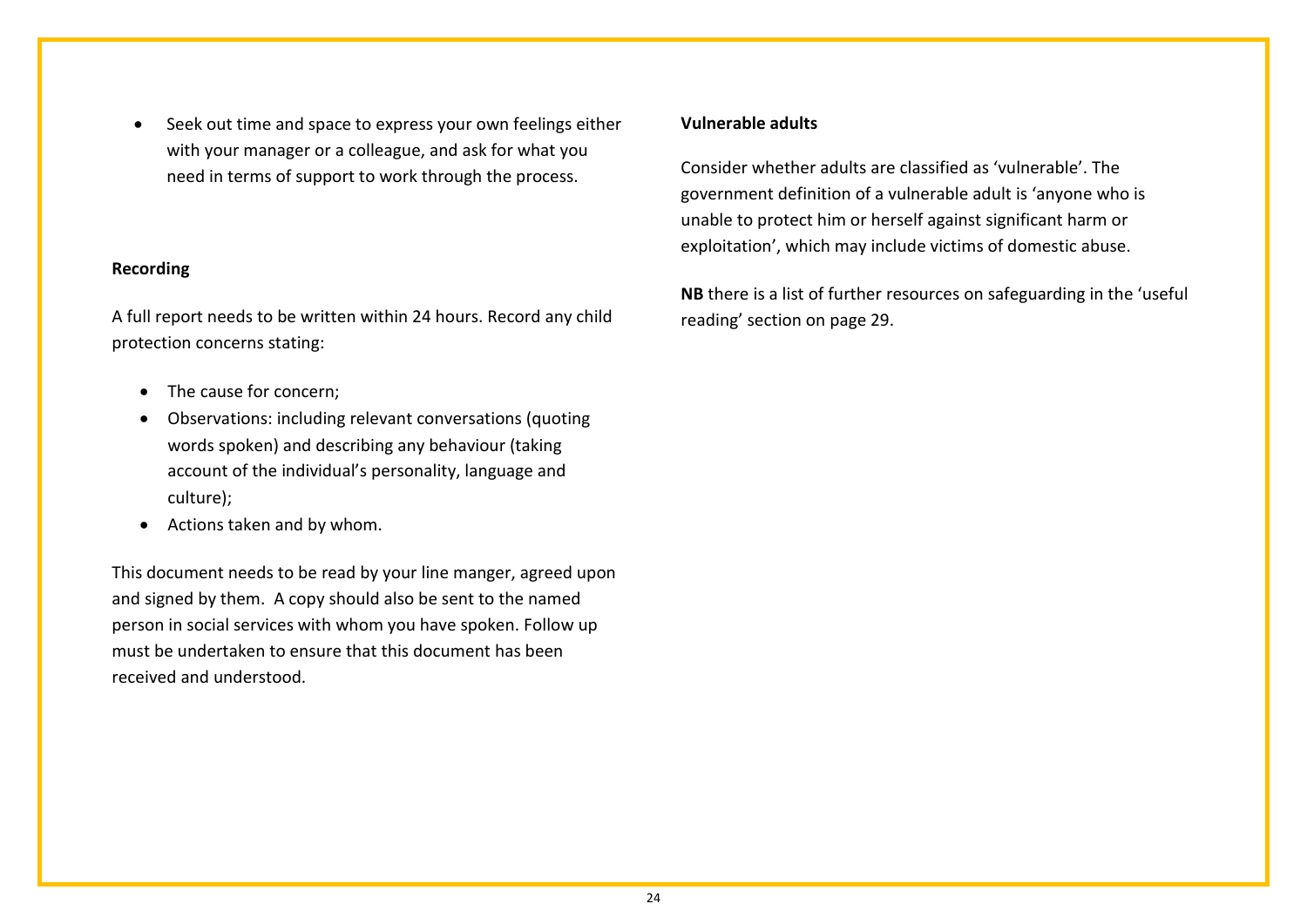# **Safeguarding checklist for drug prevention for grandchildren**

The children of substance users are at greater risk of problematic substance use than other children. Grandparents and workers therefore need to be aware of this risk, and grandparents should be supported to prevent problematic substance use amongst their grandchildren. Below is a checklist for good practice researched in the ['Mind the Gap](http://www.mentorfoundation.org/about_mentor.php?nav=3-27-34-144) – protecting our grandchildren from drugs and alcohol' project.

# **Child Protection**

You have a child protection policy;

All staff and volunteers receive training on working within this policy;

All service users, including grandparents bringing up their grandchildren, are made aware of the child protection policy.

# **Drugs and alcohol**

You have a drug and alcohol policy;

All staff and volunteers receive training on working within this policy;

All service users are made aware of the drug and alcohol policy;

You have information about drugs and alcohol which is relevant to grandparents bringing up their grandchildren and, where possible, available in their mother-tongue. **Referrals** You know how to refer children to safeguarding boards; You know where to refer grandparents bringing up their grandchildren for support and advice;

> The local Drug and Alcohol Action Team (DAAT) is aware of your services.

# **Monitoring and planning services**

You monitor the number of grandparents bringing up their grandchildren with whom you work;



You ask grandparents bringing up their grandchildren what they think about the services you provide;

You use the information gathered to help plan your services;

Grandparents bringing up their grandchildren are involved in planning your services.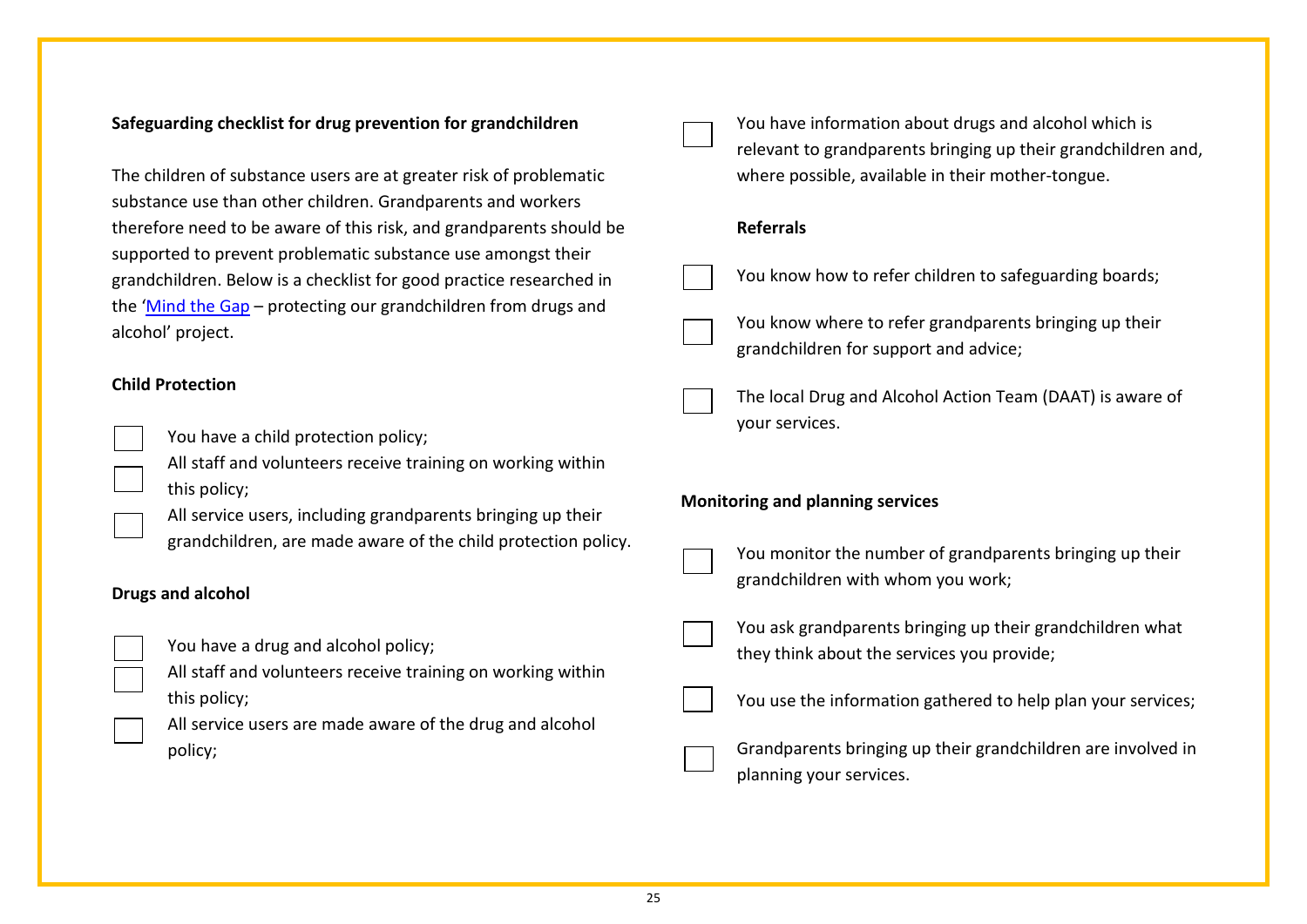# <span id="page-25-0"></span>**The experience of a grandparent carer: an in-depth case study**

The following case study is the result of an in-depth interview with a grandparent carer. Names have been changed to protect anonymity.

Name: Ruth Gender: Female Age: 59 Child cared for: Stephen, aged 7 Employment status: Unpaid employment (voluntary work with a charity that supports kinship carers) Ethnic origin: White British Marital status: Widowed Birth children: 3 male, 1 female, all adults

**My daughter was very much into heroin** – it was very stressful – she was always ill or overdosing. I was always on the edge – waiting for calls and so on, and three of her boyfriends are dead due to overdose.

**She was neglecting her children** as a result of her use so I contacted social services and spent some time trying to convince them that they should be placed under my care. It took a very long time for them to actually do anything. Ultimately I managed to get

my daughter out from under the power of a very manipulative man and she moved away to a neighbouring area. Initially she managed to get off heroin and succeeded in getting her children back, so I stupidly thought that was it.

**I remember we had a social work meeting** and they initially asked my eldest son (35 at the time – now 39), who came with me to the meeting, if he was able to care for my grandson. He had to say 'no' as he and his wife work shifts, so I said I would take my grandson on.

**I requested a three bedroom property** as my adult son was coming to live with us too – I thought he could help out. It didn't happen though, so when a two bedroom property came up I thought I shouldn't turn it down. But of course when I then got care of Stephen it became overcrowded. As a result my 22 year old son had to share a bed with my grandson, who was almost three. It was only after my insistence that they have bunk beds that we were provided with them, and only after I insinuated that it was not legal for a 'looked after child' to share a bed. It is still not ideal though; my son is 6'6 and bunk beds are designed for children.

**I started the support group** because I was feeling so incredibly isolated – our aim is to support and advise kinship carers. We got some money from Children in Need to take the children on holidays and we have had two Christmas parties and a few days out.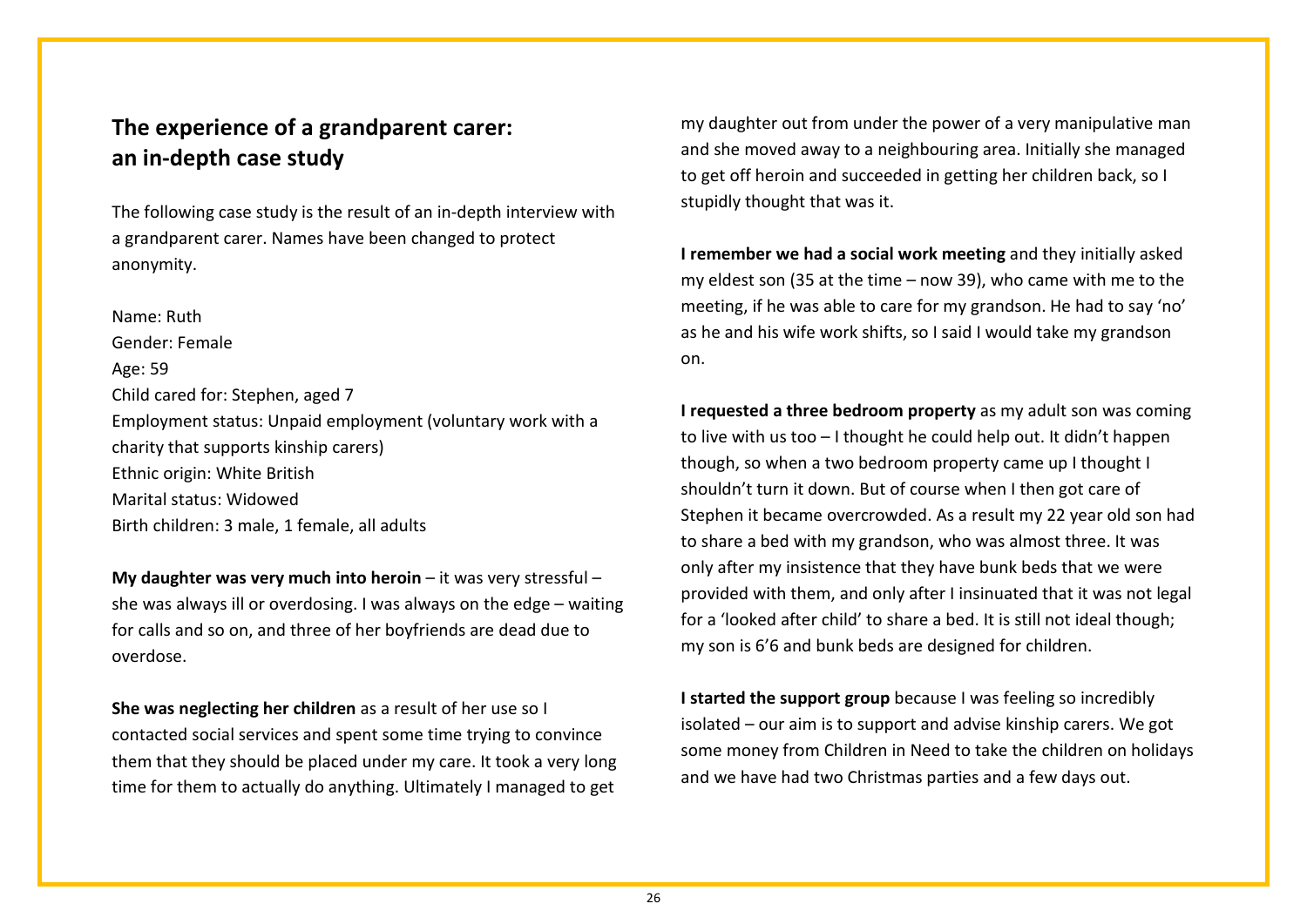**Things really took off on our first holiday** two years ago and friendships were formed amongst people once they realised who from the group they got on with the most. I am close to a lady of my age who lives 21 miles away – we talk on the phone a bit. We have totally different lifestyles but we are the same age and are both raising children we didn't expect to be raising, so have that in common.

**My daughter** really stresses me out when I do see her.

**My social life is completely nonexistent** – my whole life revolves around a seven year-old now.

**I felt isolated and lonely** – he was just three when I first had him and so bedtimes were very early, and once he is in bed I cannot leave the house. You get used to not really having a social life.

**You don't have the money** to do things for yourself.

**We were treated so badly as kinship carers** – it all usually unfolds out of a crisis and yet you are left to raise the children alone and nobody seems to care. Just because you are related does not mean that you have the provisions, mentally or physically. People often say, 'well it was your choice to take him on' but I don't see that – I didn't see where choice came in to it.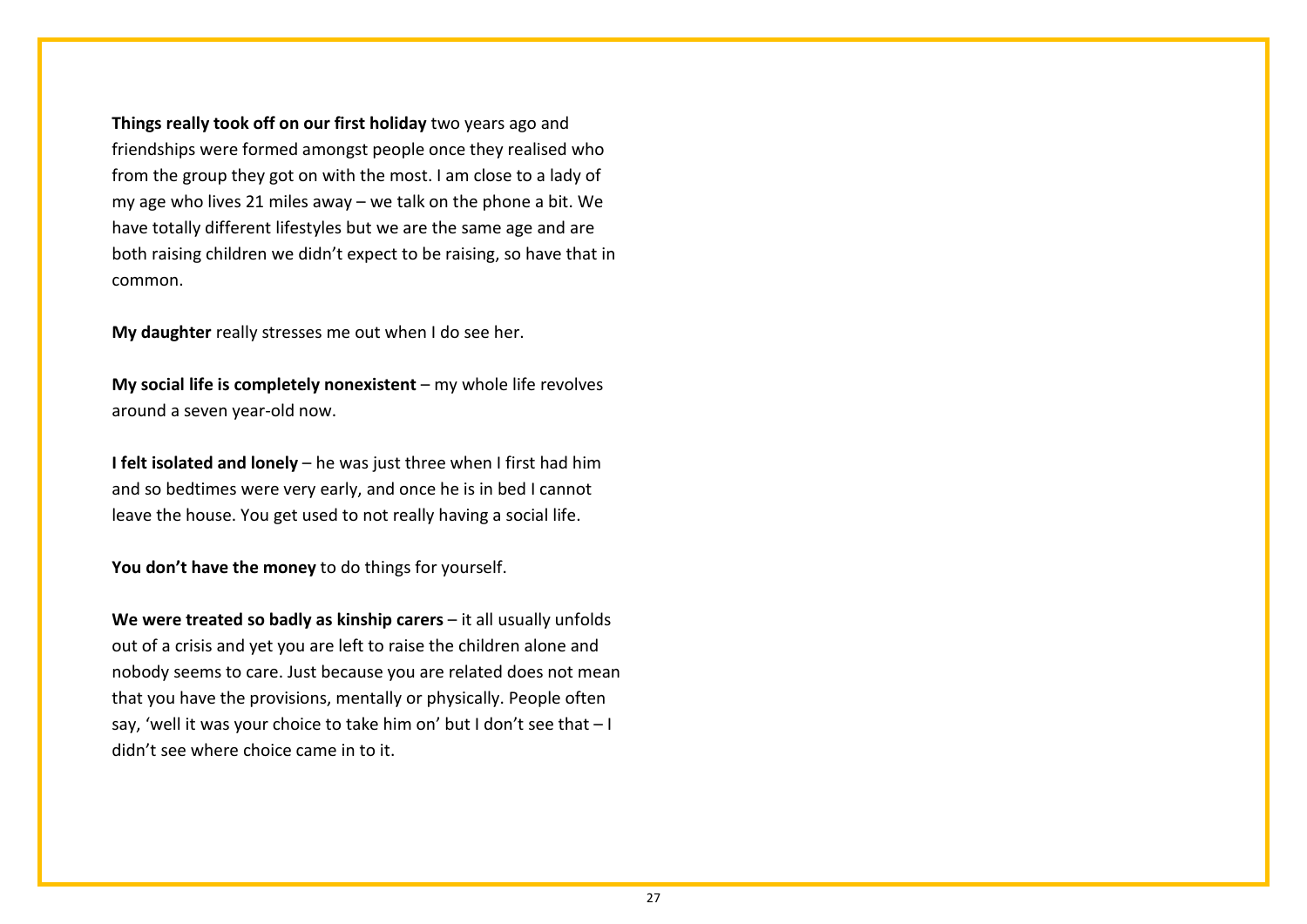# <span id="page-27-0"></span>**More from Adfam**

#### **[Training](http://www.adfam.org.uk/training)**

Adfam offers a range of courses for family members and professionals including a good practice guide to working with grandparent carers. These courses are available on both a commission basis (for 12-20 people) and for individual attendance.

#### **[Publications](http://www.adfam.org.uk/publications)**

Adfam's extensive library of publications includes booklets specifically aimed at grandparents and the children of substance users, as well as good practice materials for professionals. Items available to order include:

- Helping your grandchild: what to do if their parents use drugs;
- When parents use drugs;
- Living with a child coming off drugs;
- We Count Too: good practice and quality standards for work with family members affected by someone else's drug use;
- Setting up a Family Support Group.

# **[Consultancy](http://www.adfam.org.uk/training/consultancy)**

Adfam's consultancy service for family support aims to build capacity and support local partnerships to address the needs of families. This includes auditing current provision, identifying needs and designing appropriate local responses.

#### **Online**

[Adfam's website](http://www.adfam.org.uk/) contains a wealth of information for families and the professionals supporting them, including a good practice database, a nationwide map of family support servies and an area detailing Adfam's Grandparent Carers Project.

#### **[Workforce development](http://www.adfam.org.uk/about_us/projects/workforce_development)**

The Adfam workforce development project is part of the work of the Drug Sector Partnership, which consists of [Adfam,](http://www.adfam.org.uk/) [Drugscope,](http://www.drugscope.org.uk/#_blank) [The Alliance](http://www.m-alliance.org.uk/#_blank) and [eATA.](http://www.eata.org.uk/#_blank) The partnership is funded by the Department of Health and exists to improve working on drugs and alcohol between government and the third sector.

The workforce development project is looking at ways to help support the continued development of a competent and trained family support workforce in the drug and alcohol sector, so that all the hard work carried out by practitioners is recognised and supported.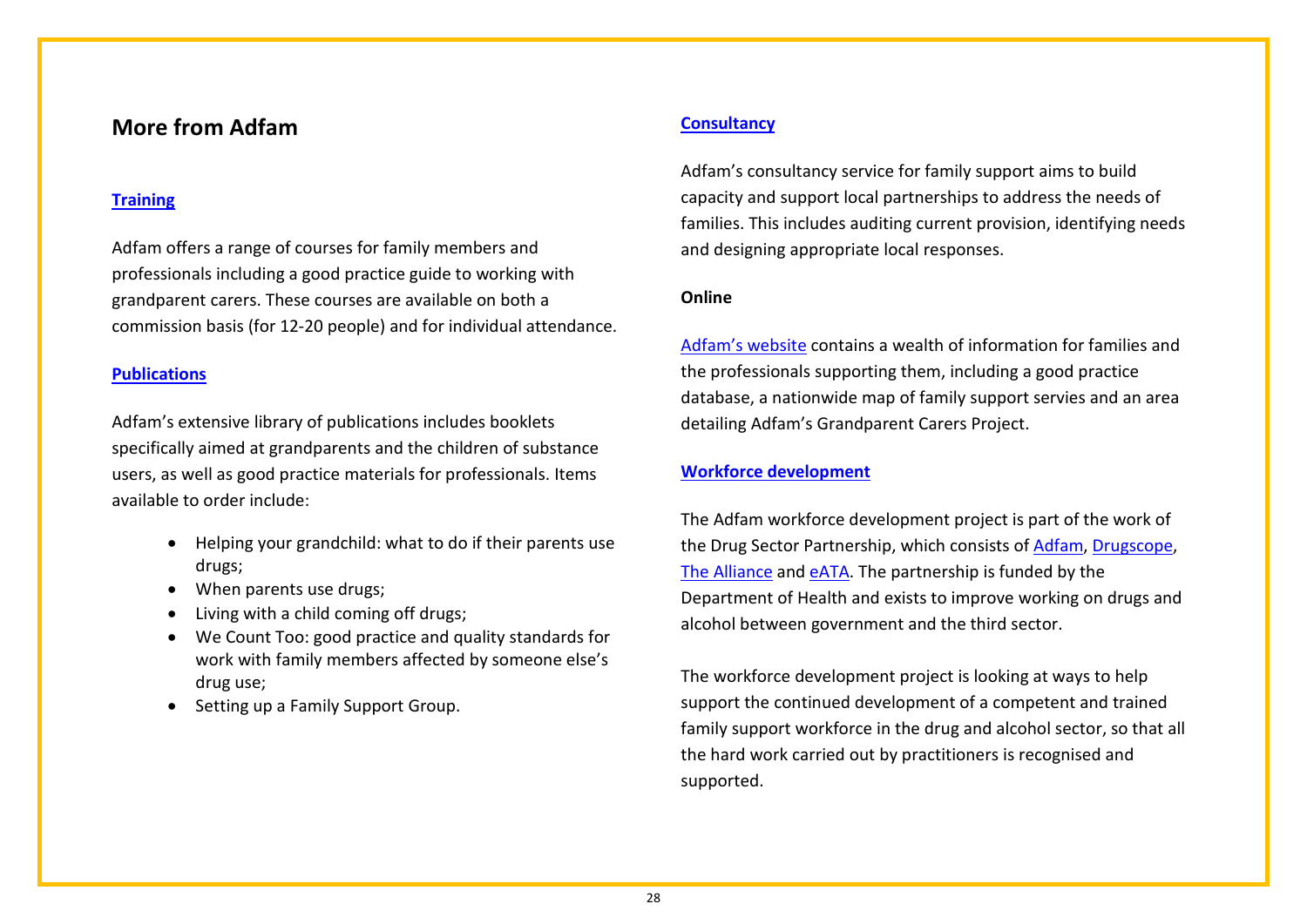# <span id="page-28-0"></span>**Further reading and key documents**

## **Policy and context**

[2010 Drug Strategy:](http://www.homeoffice.gov.uk/publications/drugs/drug-strategy/drug-strategy-2010?view=Binary) Reducing Demand, Restricting Supply, Building Recovery – Home Office (2010).

Alcohol and other Drugs – [Essential Information for Social Workers](http://dl.dropbox.com/u/3522570/networks/alcdrugs/alcdrugspocketguide.pdf) *-* McCarthy and Galvani/University of Bedfordshire (2010).

*[Family and Friends Care: What if we said no?](http://www.grandparentsplus.org.uk/publications_files/Findings2010_ONLINE_NEW.pdf) –* Grandparents Plus, 2010

Hidden Harm – Advisory Council on the Misuse of Drugs (2003)

*[In loco parentis](http://www.barnardos.org.uk/in_loco_parentis_-_web.pdf)* – Demos (2010)

[Supporting and Involving Carers –](http://www.nta.nhs.uk/uploads/supporting_and_involving_carers2008_0509.pdf) A guide for commissioners and [providers](http://www.nta.nhs.uk/uploads/supporting_and_involving_carers2008_0509.pdf) - NTA (2008)

*[Swept under the carpet: children affected by parental alcohol](http://www.alcoholconcern.org.uk/assets/files/Publications/Swept%20under%20the%20carpet.pdf)  [misuse](http://www.alcoholconcern.org.uk/assets/files/Publications/Swept%20under%20the%20carpet.pdf)* – Alcohol Concern/The Children's Society (2010)

*[Update to the cost of foster care](http://www.fostering.net/sites/www.fostering.net/files/resources/reports/update_cost_foster_care.pdf) –* Fostering Network (2010)

# **Safeguarding**

- [Getting Our Priorities Right](http://www.scotland.gov.uk/Publications/2003/02/16469/18726)**:** Good Practice Guidance for working with children and families affected by Substance Misuse - Scottish Executive (2003)
- [Supporting children affected by parental alcohol misuse:](http://www.alcoholandfamilies.org.uk/toolkits.htm) An Alcohol Concern Toolkit – Alcohol Concern
- [Working with the children and families of problem alcohol](http://www.bath.ac.uk/health/pdf/introduction.pdf)  [users:](http://www.bath.ac.uk/health/pdf/introduction.pdf) A Service Development Toolkit - MHRDU in Bath
- [Adult drug problems, Children's needs:](http://www.ncb.org.uk/campaigning/media_news/2007_jan_to_jun/toolkit_drugs.aspx) assessing the impact of parental drug use - NCB (2007)
- [Seeing and Hearing the Child](http://www.nspcc.org.uk/Inform/trainingandconsultancy/learningresources/seeingandhearing_wda56195.html)**:** Rising to the challenge of parental substance misuse - NSPCC (2008)
- Building Resilience [in Families under Stress:](http://www.ncb.org.uk/campaigning/media_news/2009_jan_to_jun/building_resilience.aspx) Supporting families affected by parental substance misuse and/or mental health problems - NCB (2009)
- [Working together to safeguard children: a guide to](http://www.workingtogetheronline.co.uk/wt_2010.PDF)  [interagency working to safeguard and promote the welfare](http://www.workingtogetheronline.co.uk/wt_2010.PDF)  [of children](http://www.workingtogetheronline.co.uk/wt_2010.PDF) – HM Government (2010)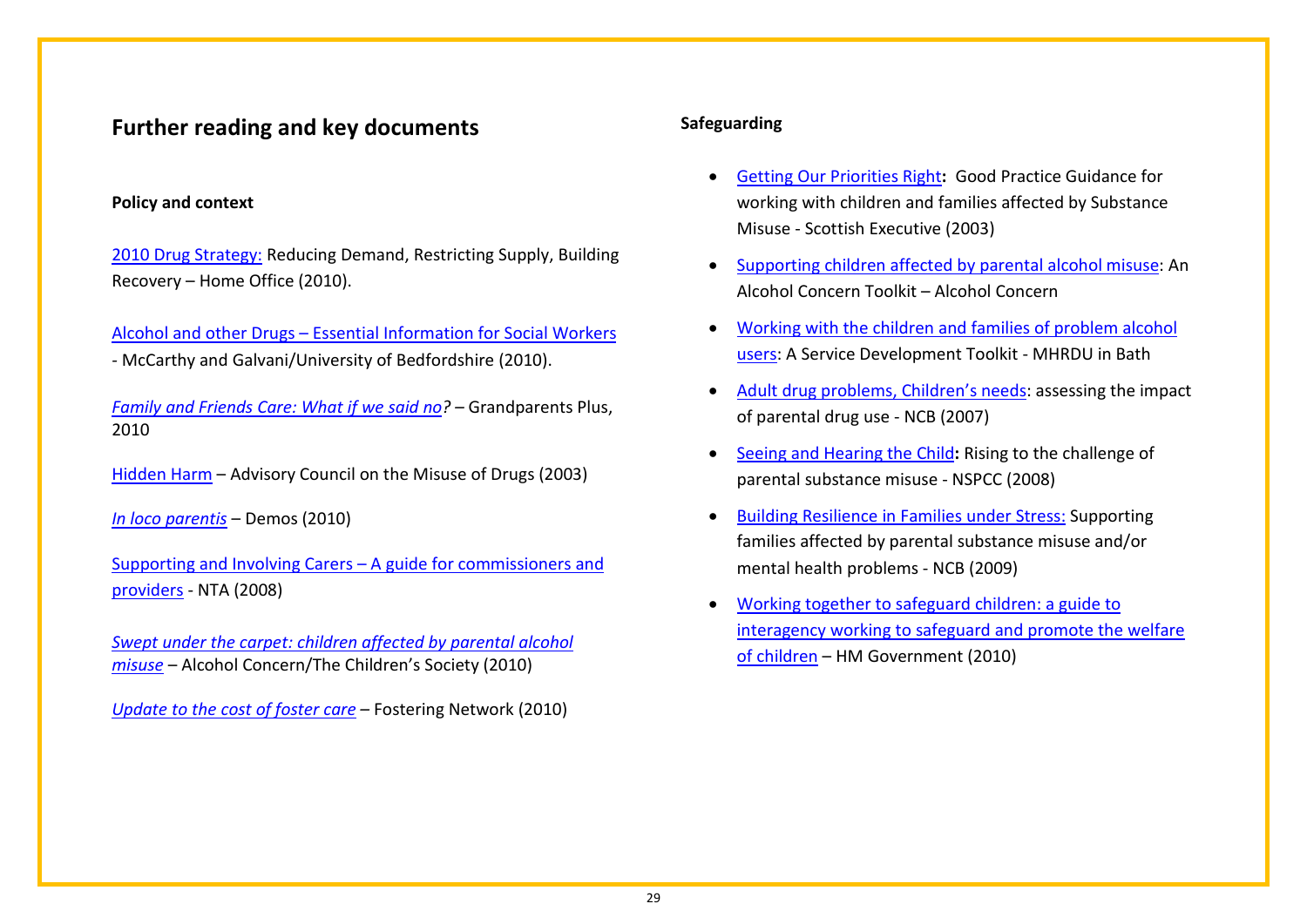#### **Resource banks**

Several organisations produce a whole range of publications around grandparents, kinship care, fostering, adoption and related issues. See the websites below to find what is appropriate.

**[Grandparents Plus](http://www.grandparentsplus.org.uk/reports.php)** reports including ['Family and Friends Care:](http://www.grandparentsplus.org.uk/publications_files/Findings2010_ONLINE_NEW.pdf)  [What if we said no?'](http://www.grandparentsplus.org.uk/publications_files/Findings2010_ONLINE_NEW.pdf), and ['Forgotten Families'](http://www.grandparentsplus.org.uk/publications_files/Forgotten%20Families%20Full%20Report.pdf) (produced with Adfam) address a range of issues affecting grandparents.

**[Mentor UK](http://www.mentorfoundation.org/index.php)** has produced several reports and resource packs, including **[Mind the Gap](http://www.mentorfoundation.org/about_mentor.php?nav=3-27-34-144)** in partnership with Adfam and Grandparents plus, which is designed to assess the needs of grandparent carers so that they can help protect their grandchildren from developing problems with drugs and alcohol; and **[Kinship Carers,](http://www.eukinshipcarers.eu/wp-content/uploads/2010/05/Kinship-Care-insides-final-3-for-proof.pdf)** a guide for grandparents on their rights and responsibilities.

The **[Family Rights Group](http://www.frg.org.uk/advice_sheets.html)** has an informative library of downloadable advice sheets on various topics relevant to grandparent carers, including parental responsibility, Family Group Conferences (FGC), family support services, child protection, the care system, residence orders, special guardianship, adoption and finance.

**[The Grandparents' Association](http://www.grandparents-association.org.uk/index.php?option=com_content&view=article&id=13&Itemid=29)** also has a number of factsheets available for download.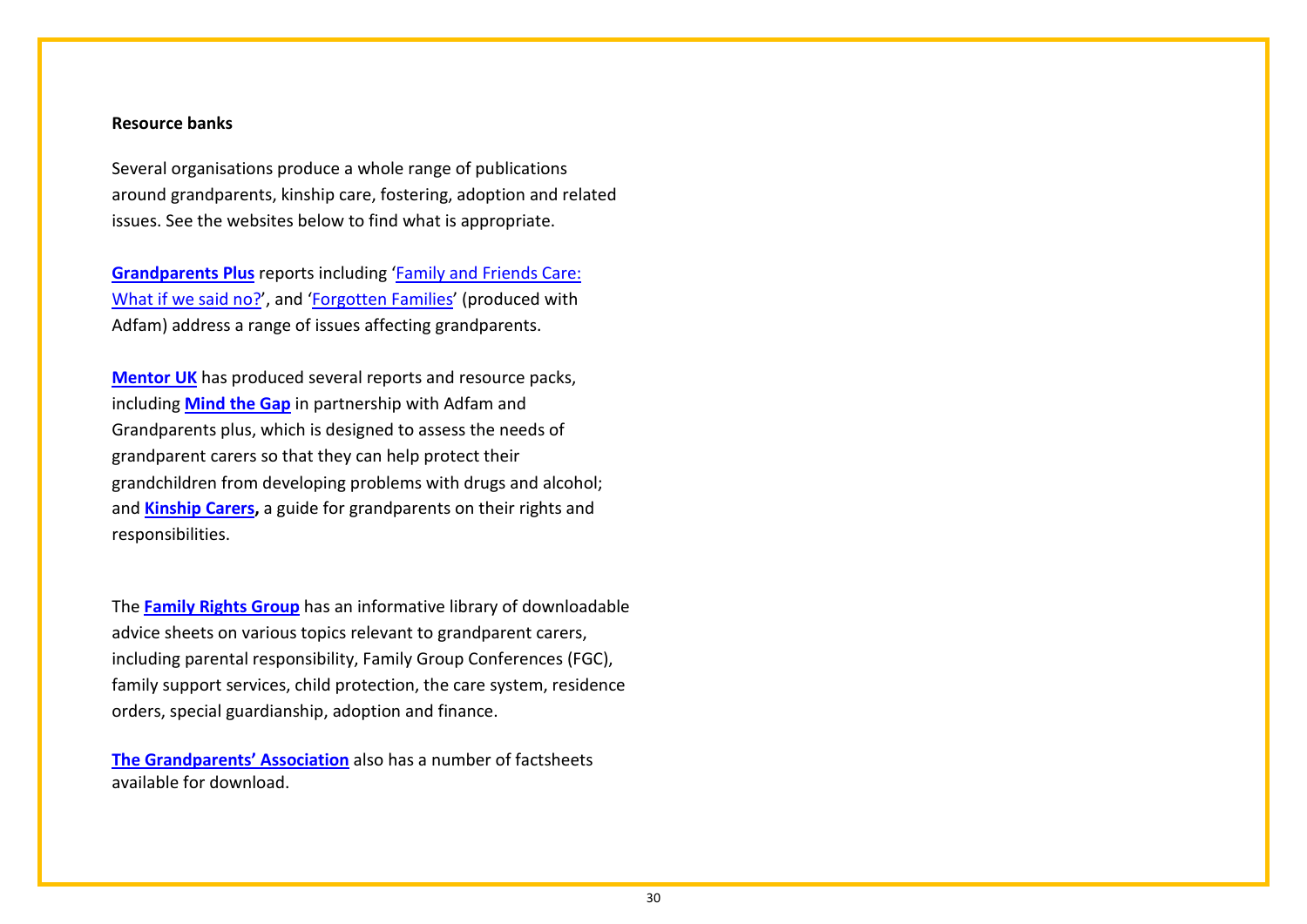# <span id="page-30-0"></span>**Useful organisations**

# **Grandparents as Parents**

A campaign group for kinship carers, pushing for changes in policy to better reflect the contribution made by grandparent carers. Includes forums and useful links.

W: [www.grandparentsasparents.org.uk](http://www.grandparentsasparents.org.uk/)

#### **BeGrand.net**

An online community for grandparents, including forums, groups, expert advice and information.

W: [www.begrand.net](http://www.begrand.net/)

#### **Family Rights Group**

Free advice for families when social services are involved with a child in the family.

T: 0800 731 1696

E: [office@frg.org.uk](mailto:office@frg.org.uk)

W: [www.frg.org.uk](http://www.frg.org.uk/)

## **Family Action**

Family Action support over 45,000 families every year, tackling issues such as domestic abuse, mental health problems, learning disabilities and severe financial hardship. T: 020 7254 6251 W: [www.family-action.org.uk](http://www.family-action.org.uk/)

# **Grandparents' Association**

Works to improve the lives of children by working with grandparents. Also offers a specialist service in legal advice in both public and private law cases (i.e. when local authorities are involved, or when parents disagree). T: 0845 4349585 Welfare benefits information: 0844 3571033. W: [www.grandparents-association.org.uk](http://www.grandparents-association.org.uk/)

For a list of local support groups across England please see the [Grandparents Association website.](http://www.grandparents-association.org.uk/index.php?option=com_content&view=article&id=21&Itemid=53)

# **Grandparents Plus**

Coordinates a network of grandparents who are raising their grandchildren through a community of grandparents who mutually support one another.

W: [www.grandparentsplus.org.uk/network/](http://www.grandparentsplus.org.uk/network/)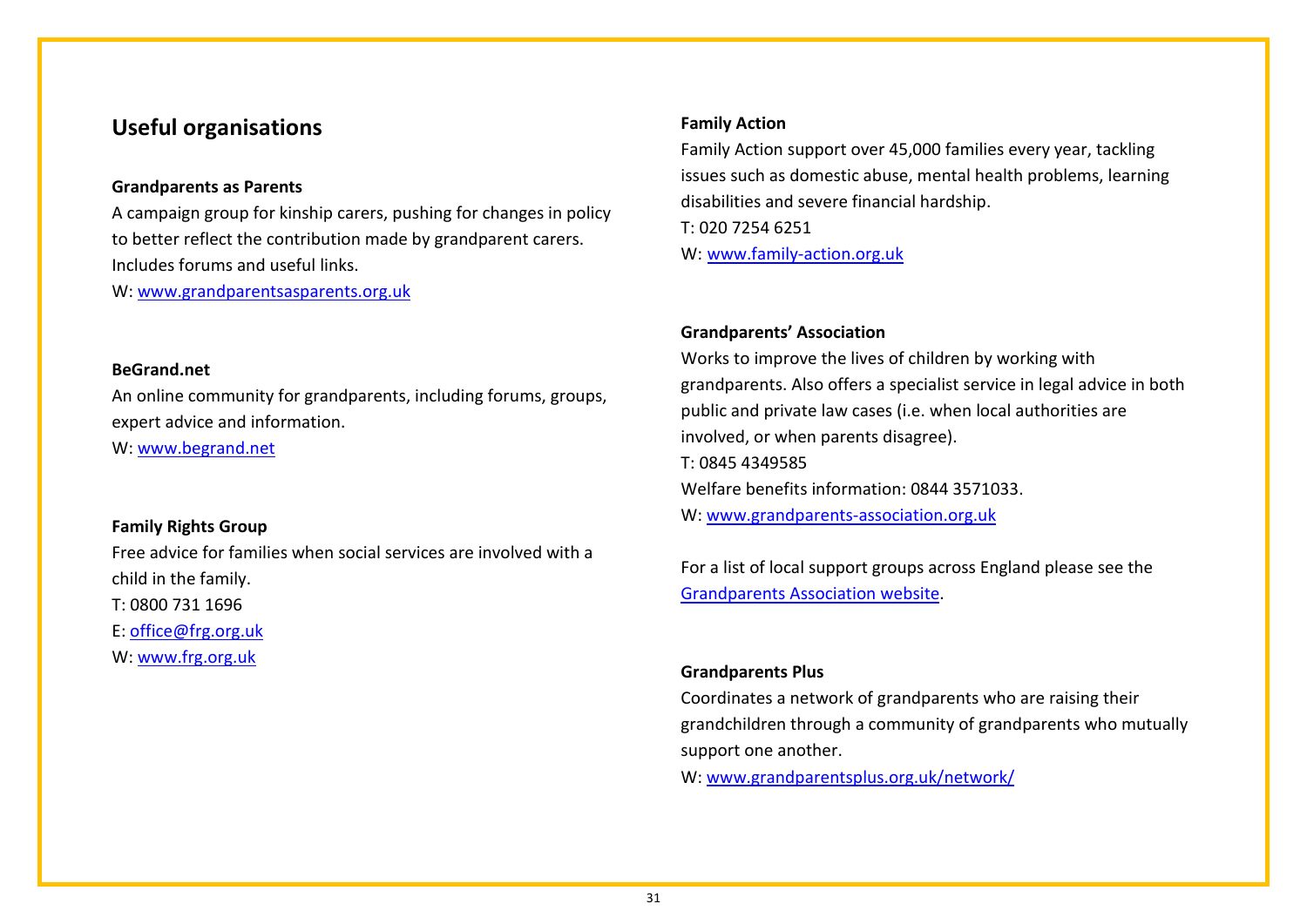## **Al-Anon Family Groups**

Understanding and support for families and friends of problem drinkers, whether the alcoholic is still drinking or not.

T: 020 7403 0888

E: [enquiries@al-anonuk.org.uk](mailto:enquiries@al-anonuk.org.uk)

W: [www.al-anonuk.org.uk](http://www.al-anonuk.org.uk/)

# **Association of Shared Parenting**

The Association for Shared Parenting (ASP) exists to promote the rights of children to the nurture of both parents after separation or divorce and to encourage and support parents in the fulfillment of that right.

T: 01789 751157

W: [www.sharedparenting.org.uk](http://www.sharedparenting.org.uk/) 

## **Carers UK**

The voice of all carers in the UK. Useful resources on their website.

E: [adviceline@carersuk.org](mailto:adviceline@carersuk.org) 

W: [www.carersuk.org](http://www.carersuk.org/)

# **Centre for Separated Families**

National charity working with everyone affected by family separation in order to improve outcomes for children. T: 01904 610321 W: [www.separatedfamilies.org.uk](http://www.separatedfamilies.org.uk/) 

# **Children's Legal Centre (CLC)**

Leading experts on laws affecting children. T: 01206 872466 (advice service Monday to Friday 10-12:30 and 2-5 pm – out of hours service 0845 1203747). E: [clc@essex.ac.uk](mailto:clc@essex.ac.uk) 

W: [www.childrenslegalcentre.com](http://www.childrenslegalcentre.com/)

# **Children's and Family Court Advisory and Support Service (CAFCASS)**

Cafcass looks after the interests of children involved in family proceedings.

T: 0844 353 3350

E: [webenquiries@cafcass.gov.uk](mailto:webenquiries@cafcass.gov.uk)

W: [www.cafcass.gov.uk](http://www.cafcass.gov.uk/)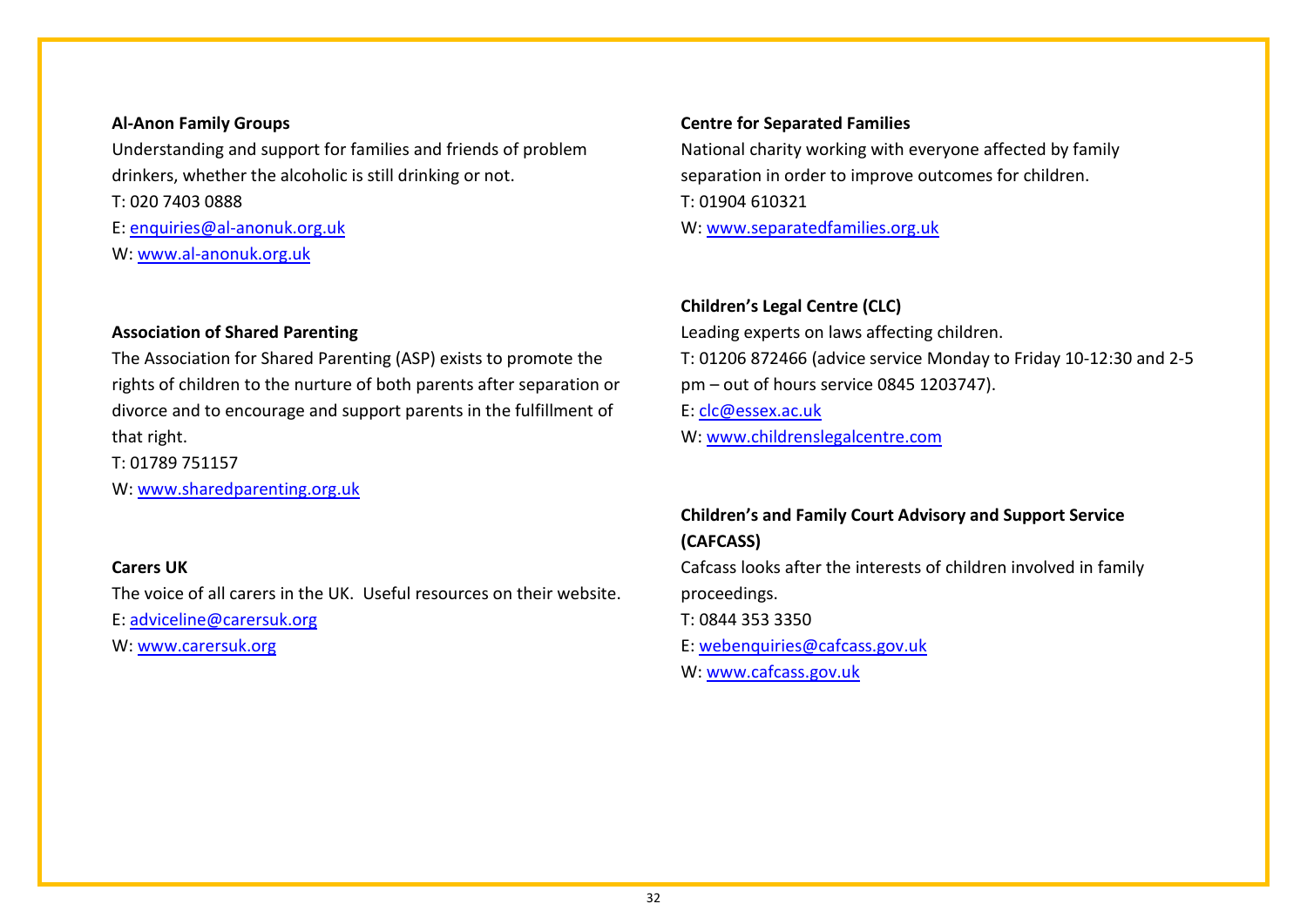## **Citizens' Advice Bureau**

The citizens' advice service helps people resolve their legal, money and other problems by providing free information and advice.

T: 020 7833 2181 (for referral to local branches and to answer basic questions).

W: [www.nacab.org.uk](http://www.nacab.org.uk/)

## **Contact a Family**

UK wide charity that provide advice, information and support to the parents of all disabled children.

T: 0808 808 3555

E: [helpline@cafamily.org.uk](mailto:helpline@cafamily.org.uk)

[www.cafamily.org.uk](http://www.cafamily.org.uk/)

## **Daycare Trust**

Provides information about childcare including a childcare hotline providing information and advice for parents. T: 020 7840 3350

W: [www.daycaretrust.org.uk](http://www.daycaretrust.org.uk/)

**Families Anonymous** Self-help support groups for families of drug users. T: 0845 1200 660 W: [www.famanon.org.uk](http://www.famanon.org.uk/)

#### **Homestart**

Supports parents who are struggling to cope for a variety of reasons. T: 0800 068 63 68 W: [www.home-start.org.uk](http://www.home-start.org.uk/)

#### **INQUEST**

A charity that provides a free advice service to bereaved people on contentious deaths and their investigation, with a particular focus on deaths in custody. T: 020 7263 1111 E: [inquest@inquest.org.uk](mailto:inquest@inquest.org.uk) W: [www.inquest.org.uk](http://www.inquest.org.uk/)

# **National Association of Child Contact Centres (NACCC)**

Child contact centres are places where children of separated families can spend time with one or both parents and sometimes other family members. Includes a network and support. T: 0845 4500 280. E: contact@naccc.org.uk. W: [www.naccc.org.uk](http://www.naccc.org.uk/)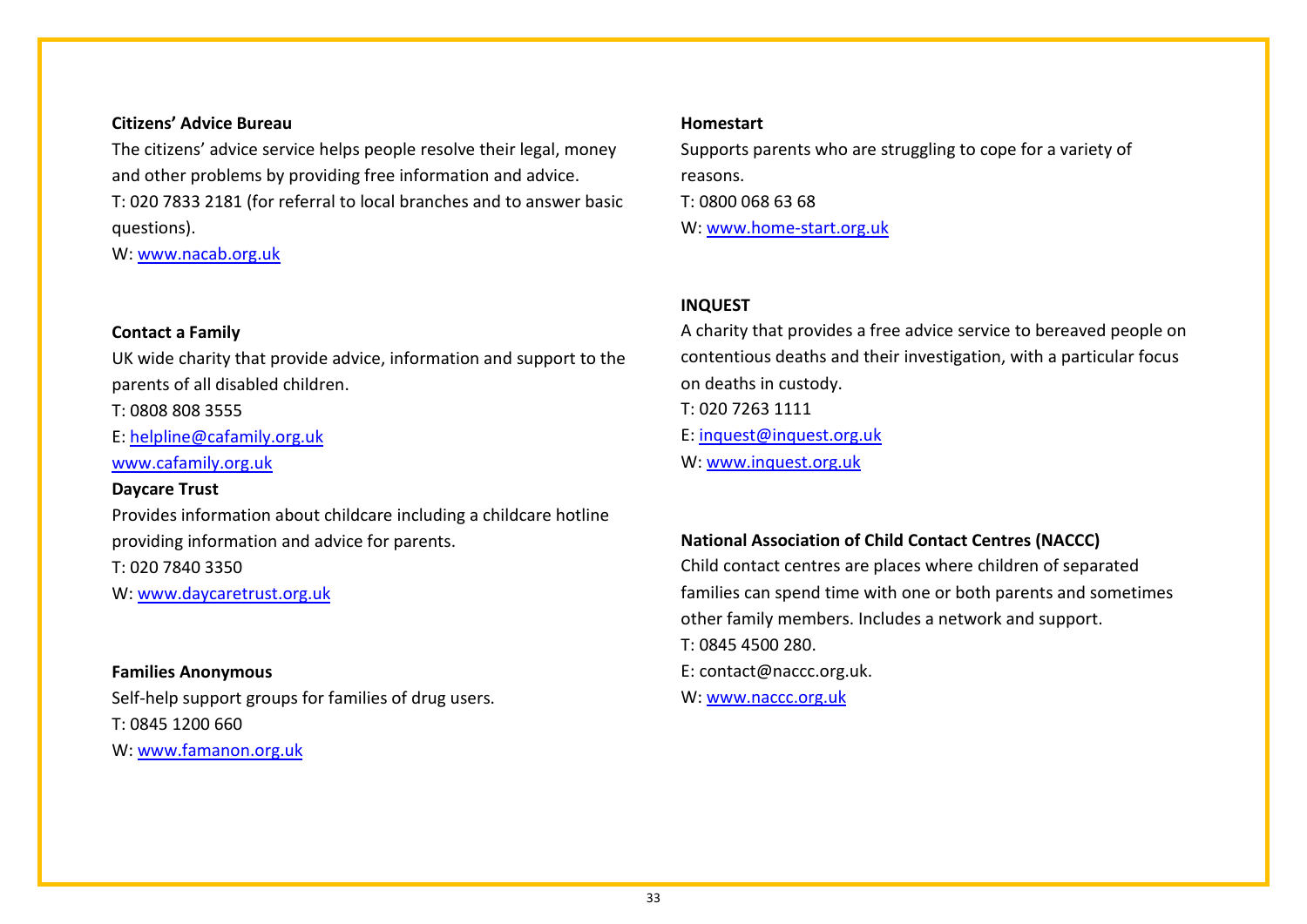# **National Association for Child Support Action (NACSA)**

Grassroots agency dealing with issues around the child support system.

W: [www.nacsa.org.uk.](http://www.nacsa.org.uk/)

E: [enquiries@nacsa.co.uk](mailto:enquiries@nacsa.co.uk) 

**National Debtline** Free confidential advice on any debt issue. T: 0808 808 4000 W: [www.nationaldebtline.co.uk/](http://www.nationaldebtline.co.uk/)

# **Princess Royal Trust for Carers**

Legal rights, factsheets, sources of support and information for carers. T: 0844 800 4361 E: [info@carers.org](mailto:info@carers.org)

W: [www.carers.org](http://www.carers.org/)

# **Resolution**

Provides lists of local solicitors experienced in family law work. T: 01689 820272, or 0345 585671 (charged at local rate). E: info@sfla.co.uk W: [http://www.resolution.org.uk](http://www.resolution.org.uk/)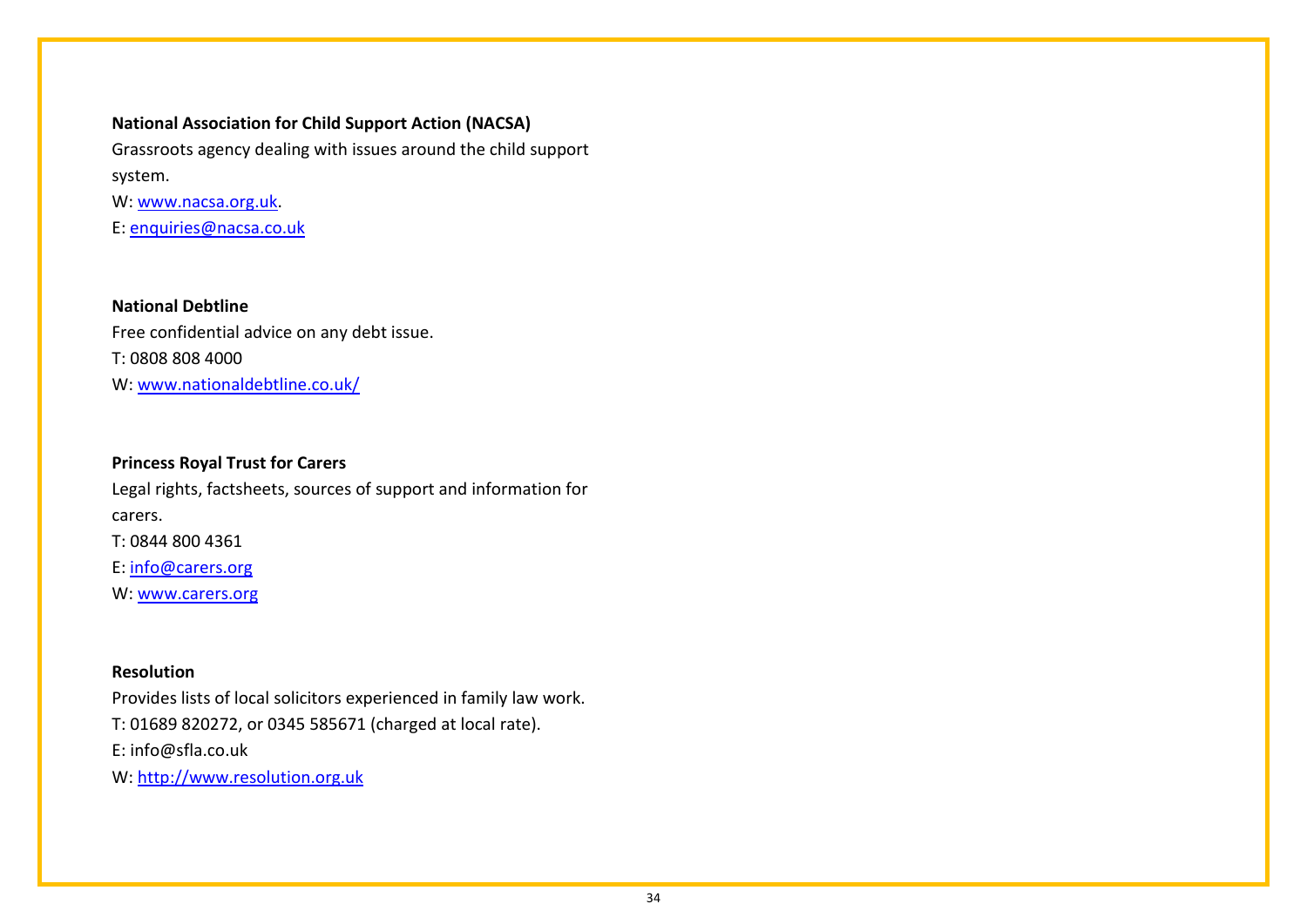# <span id="page-34-0"></span>**Additional information 1: Family Group Conferences**

Every family is unique, with its own culture, personalities, personal dynamics and history. All families come up against problems from time to time. Some more difficult situations involving children can be resolved more easily with help from relatives and friends, and some may also need help from health services, education departments, social services, or other agencies. Family Group Conferences (FGCs) give families the chance to get together to try to make the best plan possible for children. The decision makers at a family group conference are the family members, not the professionals. It is here that the mother, father, aunt or grandfather gets together with the child or young person and the rest of the family to talk, make plans and decide how to resolve the situation.

Family Group Conferences (FGCs) can have positive effects on the family in a variety of ways, including that large numbers of children (and fathers) are found to attend; most adult family members speak positively of the experience; FGCs can lead to successful outcomes for the family; FGCs can lead to an increase in placements within the family network; they result in less of a time lag in children getting a permanent placement; and children report improved contact with the extended family.

There are also a few shortcomings reported: families do not always receive the resources to implement the plan; FRGs are under used by black and minority ethnic (BME) communities; children have reported that they are not listened to; professionals may feel marginalised, and more particularly, often do not know about the existent of FGCs in the first place.

Whilst there are a few potential shortcomings, overall FGCs are reported to be successful in uniting families in communication.

*Information taken from [Family Group Conferences: Principles and](http://www.frg.org.uk/pdfs/FGC%20Principles%20and%20Practice%20Guidance.pdf)  [Guidance](http://www.frg.org.uk/pdfs/FGC%20Principles%20and%20Practice%20Guidance.pdf) – Barnardo's/Family Rights Group/NCH (2002).*